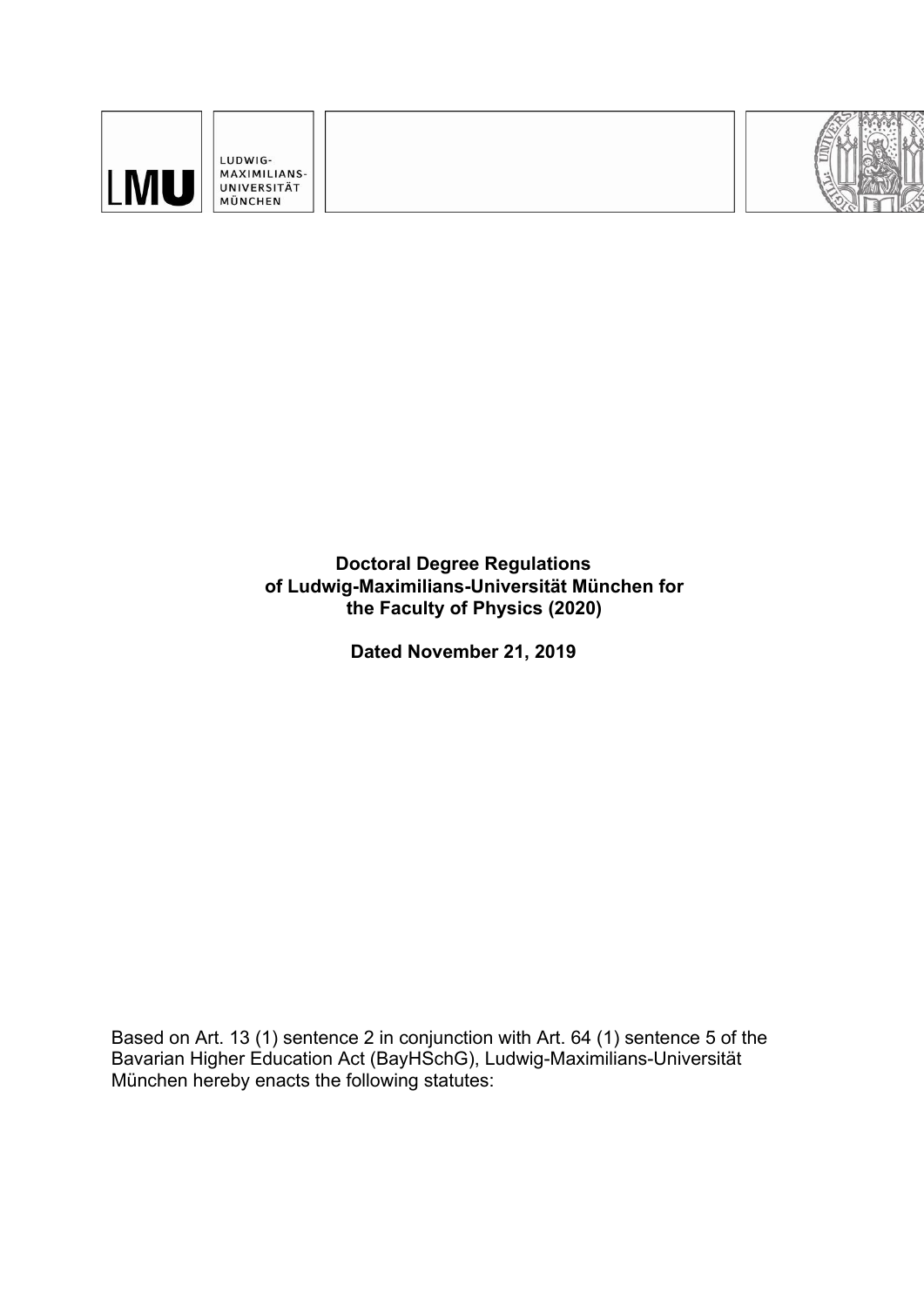# **Table of contents**

### **I. General information**

Section 1 Doctorate Section 2 Bodies of the doctoral process

### **II. Commencement of the doctoral process**

- Section 3 Admission with a Master's degree or equivalent
- Section 4 Admission with a Bachelor's degree
- Section 5 Request for acceptance as a doctoral candidate
- Section 6 Supervision
- Section 7 Supervision/examination authorization
- Section 8 Acceptance as a doctoral candidate
- Section 9 Doctoral candidate list

### **III. Doctoral examination**

- Section 10 Request for admission to the doctoral examination
- Section 11 Dissertation
- Section 12 Admission to the doctoral examination
- Section 13 Doctoral commission
- Section 14 Assessment of the Dissertation
- Section 15 Participation of the other members of the doctoral commission and the other authorized examiners of the Faculty of Physics
- Section 16 Acceptance of the dissertation
- Section 17 Summons to the oral examination
- Section 18 Conduct and assessment of the oral examination
- Section 19 Overall grade of the doctoral examination
- Section 20 Re-attempting of doctoral examinations, failure to pass

### **IV. Completion of the doctoral process**

- Section 21 Publication of the dissertation
- Section 22 Doctoral certificate and use of the academic title
- Section 23 Invalidity of doctoral examinations and revocation of the doctoral degree

#### **V. Honorary doctorate**

Section 24 Honorary doctorate

### **VI. Procedural regulations**

- Section 25 Assertion of and substantiation of reasons for which the candidate is not at fault
- Section 26 Crediting of competencies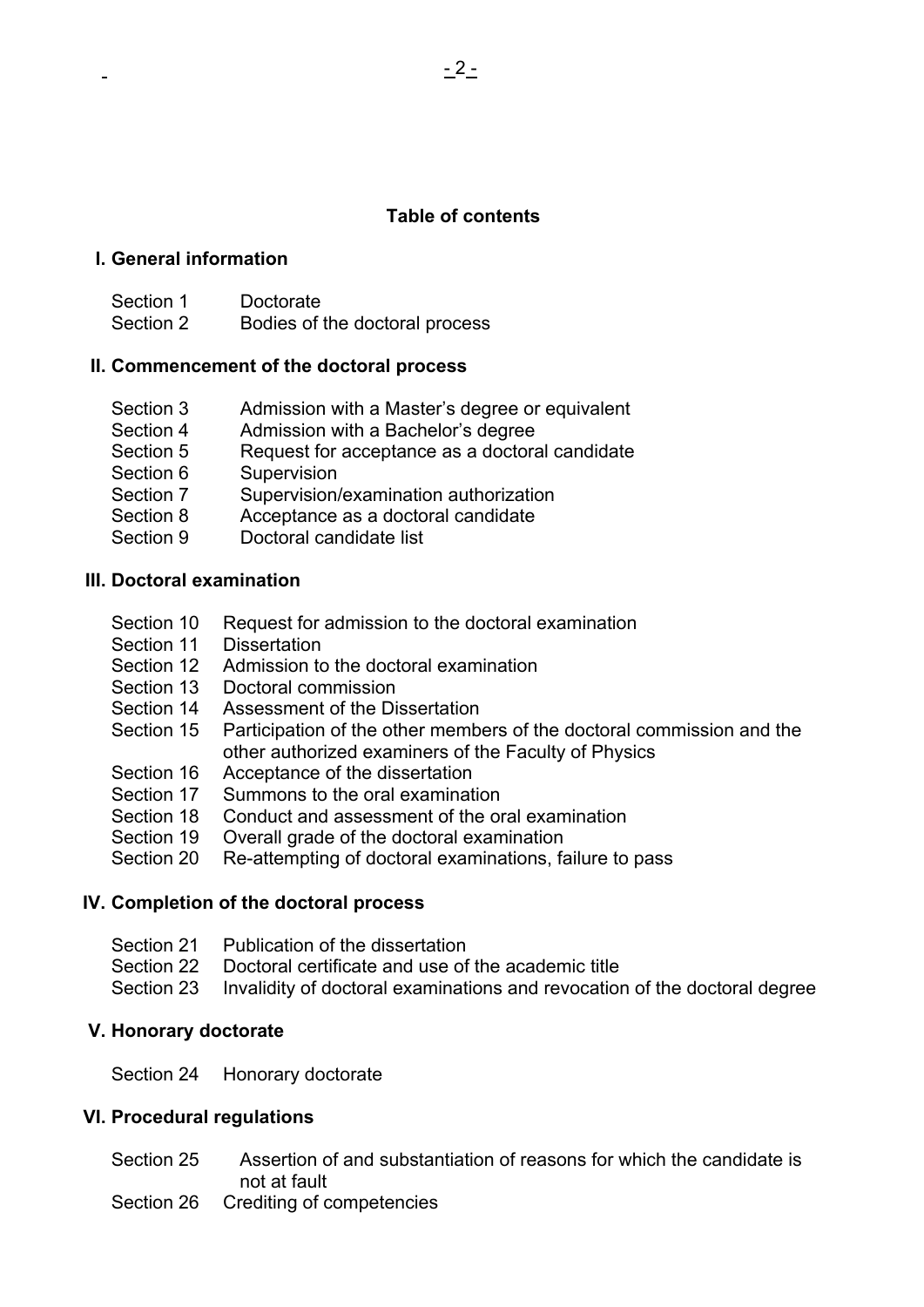| Section 27 | Protective provisions under the Maternity Leave Act, the Federal<br>Parental Allowance and Parental Leave Act, and the Period of Family |  |
|------------|-----------------------------------------------------------------------------------------------------------------------------------------|--|
|            | Care Act                                                                                                                                |  |
|            | Section 28 Compensation for disadvantages                                                                                               |  |

Section 29 Inspection of examination records, retention periods

# **VII. Final Provisions**

Section 30 Entry into force and transitional provisions

### **Annex**

 $\overline{a}$ 

Jointly conducted doctoral processes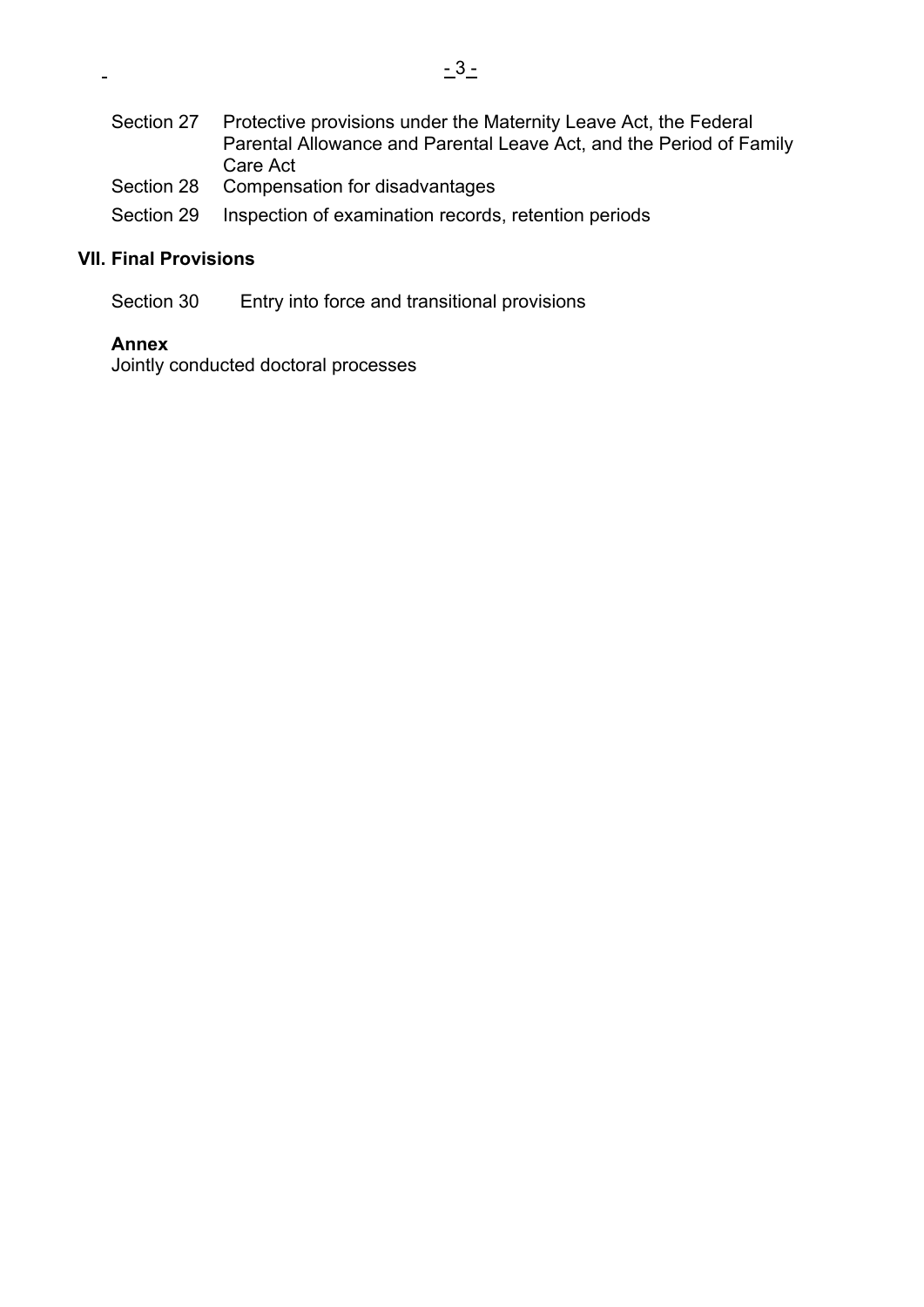### **Section 1 Doctorate**

(1) The Faculty of Physics awards the academic degree of Doctor of Natural Sciences ("doctor rerum naturalium" = "Dr. rer. nat.") for Ludwig-Maximilians-Universität München.

(2) This doctorate serves as proof of the ability to perform in-depth scientific work.

(3) The doctorate is awarded based on an independently written academic thesis (dissertation) and an oral examination.

(4) The dissertation must be written on a topic from an area of specialty that is represented by an authorized examiner from the Faculty of Physics in accordance with Section 7.

(5) The doctoral degree referred to in (1) may also be conferred in collaboration with a foreign university or faculty or a university of applied sciences via a doctoral process that is carried out jointly as specified in the Annex.

(6) The Faculty of Physics may, as a rare distinction, confer the academic degree of Honorary Doctor of Natural Sciences ("doctor rerum naturalium honoris causa" - "Dr. rer. nat. h.c.") on behalf of Ludwig-Maximilians-Universität München for outstanding scientific achievements, in accordance with Section 24.

(7) All parties involved in the doctoral process shall undertake to comply with the Rules of Good Scientific Practice (guidelines of Ludwig-Maximilians-Universität München for self-regulation in science dated May 16, 2002, last amended by the resolution dated September 30, 2014, in the respective prevailing version).

### **Section 2 Bodies of the doctoral process**

(1) The bodies of the doctoral process comprise the dean of the Faculty of Physics, the doctoral commission (Section 13), and the doctoral committee (2).

(2) 1The doctoral committee consists of five members who are professors of the Faculty of Physics, and are appointed by the Faculty Council for a period of four years.  ${}^{2}$ Re-appointment is permissible.  ${}^{3}$ The dean cannot be appointed for this purpose. 4The members of the doctoral committee are to appoint a chairperson and deputy chairperson from among themselves. <sup>5</sup>The doctoral committee may delegate the performance of certain tasks to the chairperson or deputy chairperson of the doctoral committee. This delegation of tasks is subject to revocation. 6The doctoral committee shall decide on all matters related to the awarding of doctoral degrees, unless such matters are under the purview of the dean, the doctoral commission, the faculty council, or the faculty. <sup>7</sup>At the request of an involved party, it may review decisions made in accordance with these doctoral degree regulations, in particular those of the dean, and amend or revoke them where necessary.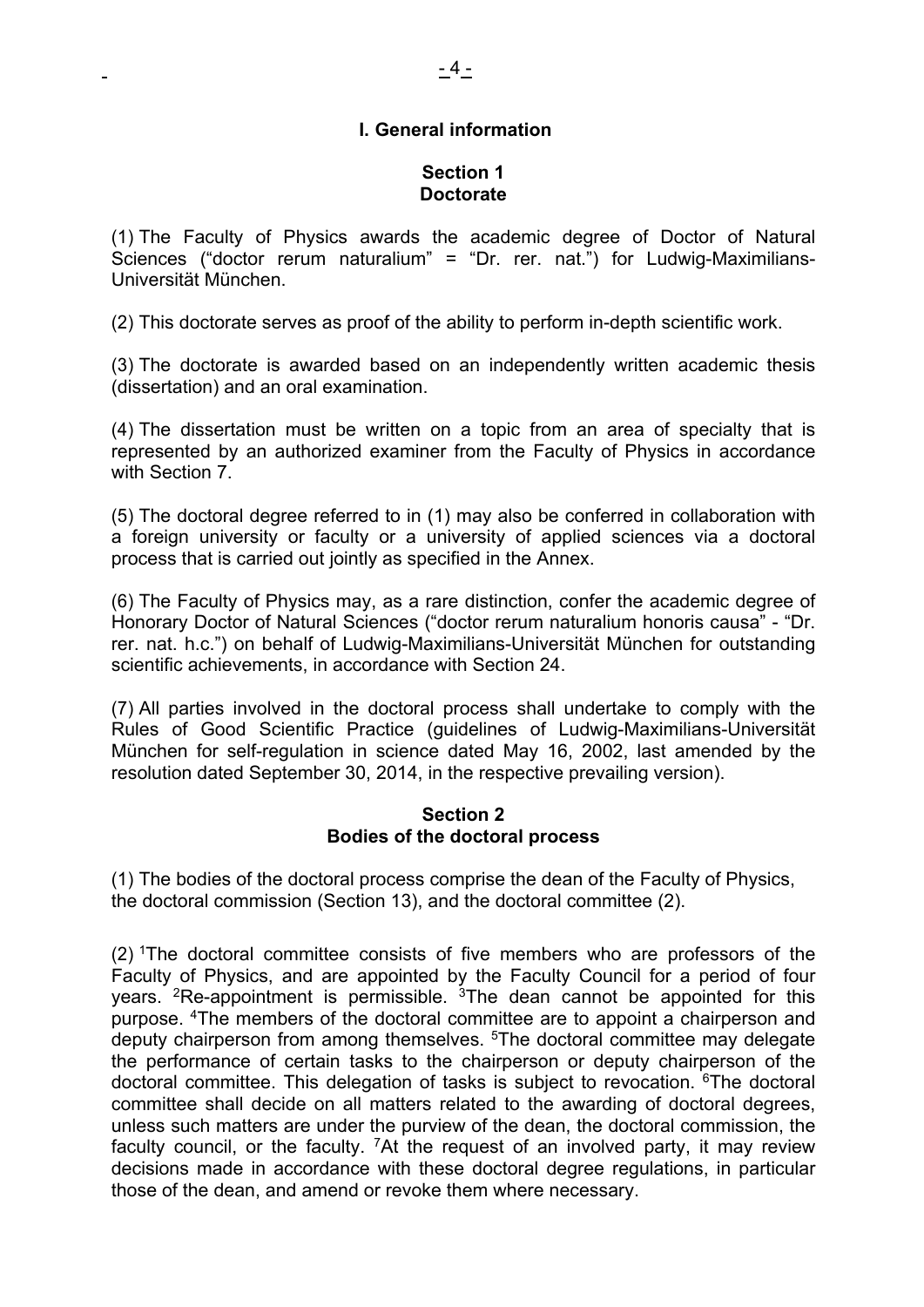#### **II. Commencement of the doctoral process**

#### **Section 3 Admission with a Master's degree or equivalent**

(1) 1Applicants holding a Master's degree from a German university or university of applied sciences may be considered for admission to doctoral studies if they hold a degree with a good grade obtained from a Master's degree program in the natural sciences or mathematics; for the purposes of this provision, a Diplom, Magister, or Lehramt degree shall be considered equivalent to a Master's degree.  $2A$  degree is considered to have a good grade if a minimum grade of "Good" is obtained, or if the candidate was placed among the best 30% of all participants for the examination date of the respective year.  ${}^{3}$ For a grading scale ranging from 1 (Very good) to 5 (Insufficient), the requirement of a minimum grade of "Good" equates to an overall grade of 2.50 or better; for other grading systems, the same criteria apply analogously. 4If the admission criteria are fulfilled exclusively based on a classification within a ranking, the candidate is to provide proof of this. <sup>5</sup>In exceptional cases, proof of the necessary qualification can also take the form of exceptional academic achievements, e.g. academic publications which were published during or after completion of the course of study, provided that these achievements are equivalent to a Master's degree with a good grade; such a decision shall be made by the dean.

(2) 1Admission criteria as specified in (1) fulfilled via foreign universities are to count towards the admission, unless there exist significant differences with regard to the competencies acquired (learning results). 2The dean shall determine the equivalence. <sup>3</sup>The equivalence agreements approved by the Standing Conference of the Ministers of Education and Cultural Affairs of the Länder and the German Rectors' Conference are to be taken into account. 4When determining the grade, the "Agreement on the Determination of the Overall Grade for Foreign University Admissions Certificates" (resolution of the Standing Conference of the Ministers of Education and Cultural Affairs dated March 14/15, 1991, in the respective prevailing version) is to be taken into account.

(3) As an admission requirement, additional work may be required as proof of indepth knowledge of the subject area of the dissertation (in-depth requirement); the dean shall decide on this in accordance with Section 8 (5).

(4) The candidate must not have definitively failed or successfully completed a doctoral process for obtaining the academic degree described in Section 1 (1).

#### **Section 4 Admission with a Bachelor's degree**

(1) Applicants holding a Bachelor's degree from a German university or university of applied sciences may be considered for admission to doctoral studies if all the following prerequisites are fulfilled:

1. 1Degree with an excellent grade in a Bachelor's degree course in the natural sciences or mathematics lasting a minimum of three years. <sup>2</sup>A Bachelor's degree is considered to have an excellent grade if a minimum grade of "Very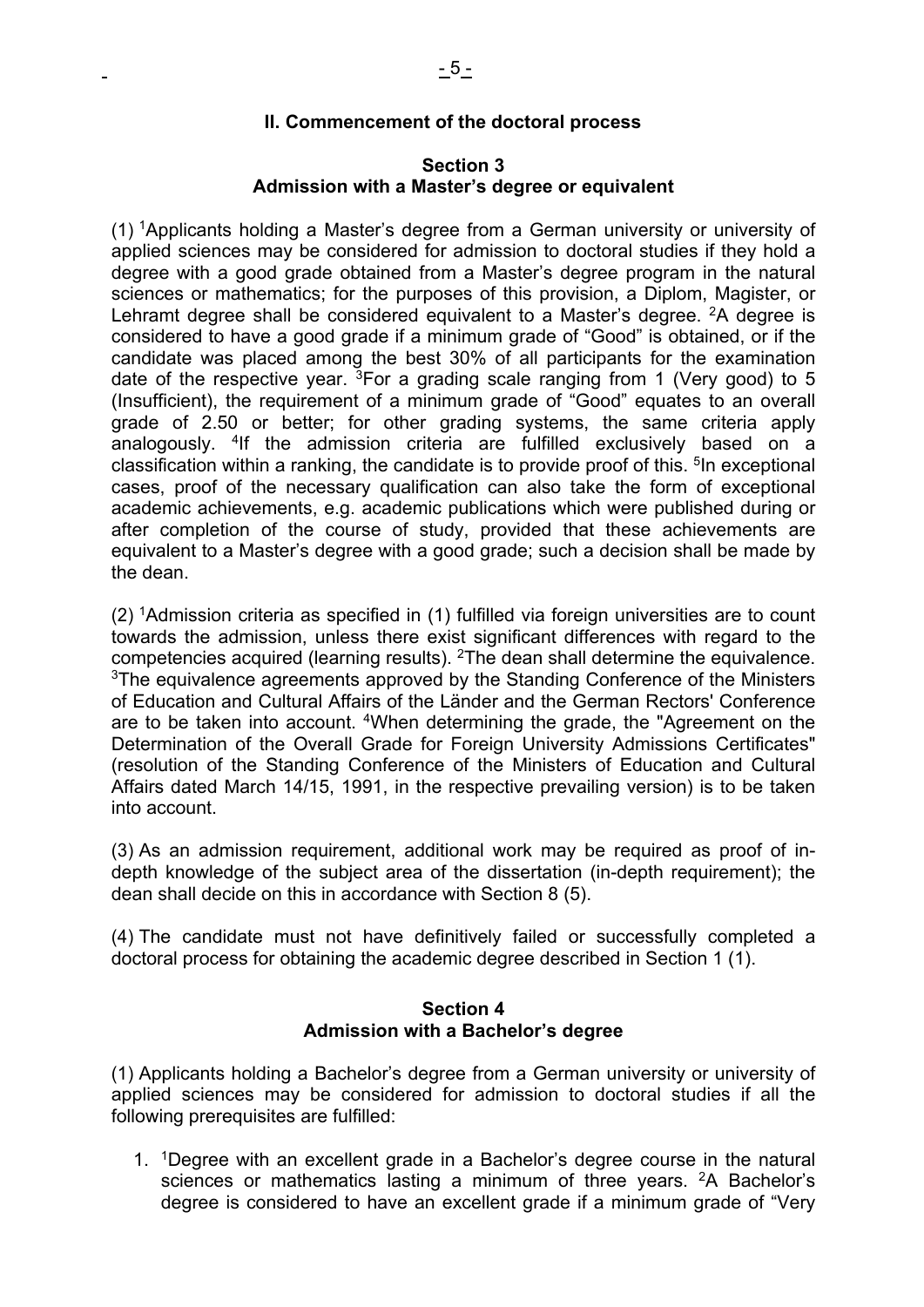good" is obtained, or if the candidate was placed among the best 10% of all participants for the examination date of the respective year.  ${}^{3}$  For a grading scale ranging from 1 (Very good) to 5 (Insufficient), the requirement of a minimum grade of "Very good" equates to an overall grade of 1.50 or better; for other grading systems, the same criteria apply analogously. <sup>4</sup>Section 3 (1) sentence 4 applies accordingly.

- 2. 1Obtaining 60 ECTS credits after consultation with the mentor from compulsory or elective modules offered by one of the Master's degree programs of the Faculty of Physics in accordance with the specifications of the Examination and Study Regulations for the Master's degree program. <sup>2</sup>The relevant examinations will need to be completed within one year upon enrollment following acceptance as a doctoral candidate in one of the Master's degree programs of the Faculty of Physics and an average passing grade of at least 2.50 or better obtained according to the weighted module grades in accordance with the respective Examination and Study Regulations of the Master's degree program. <sup>3</sup>Being accepted to a doctoral studies program grants admission to one of the Master's degree programs as mentioned in sentence 2. <sup>4</sup>Furthermore, the doctoral candidate is also advised to obtain a Master's degree; the research result of the Master's thesis can be used as a starting point for the doctoral project and thus form the basis for quicker completion of the doctoral process.
- 3. A commitment by an authorized examiner from the Faculty of Physics in accordance with Section 7 declaring the examiner's willingness to advise the Bachelor's degree holder as a mentor for the taking of examinations from a Master's degree program (mentoring commitment as described in (Section 5  $(3)$ ).
- (2) Section 3 (2) and (4) apply accordingly.

### **Section 5 Request for acceptance as a doctoral candidate**

(1) The request for acceptance as a doctoral candidate is to be submitted in writing to the dean's office of the Faculty of Physics.

(2) The original or an officially certified copy of the following documents are to be enclosed with the request for acceptance:

- 1. a curriculum vitae, which in particular provides information on the applicant's educational background;
- 2. a declaration concerning whether the applicant is aware of any criminal investigation proceedings against him or her;
- 3. a declaration concerning previous doctoral examinations, both passed or failed, indicating the university concerned as well as the subject, place, time and date of the examination;
- 4. certificates and evidence in German or English which prove that the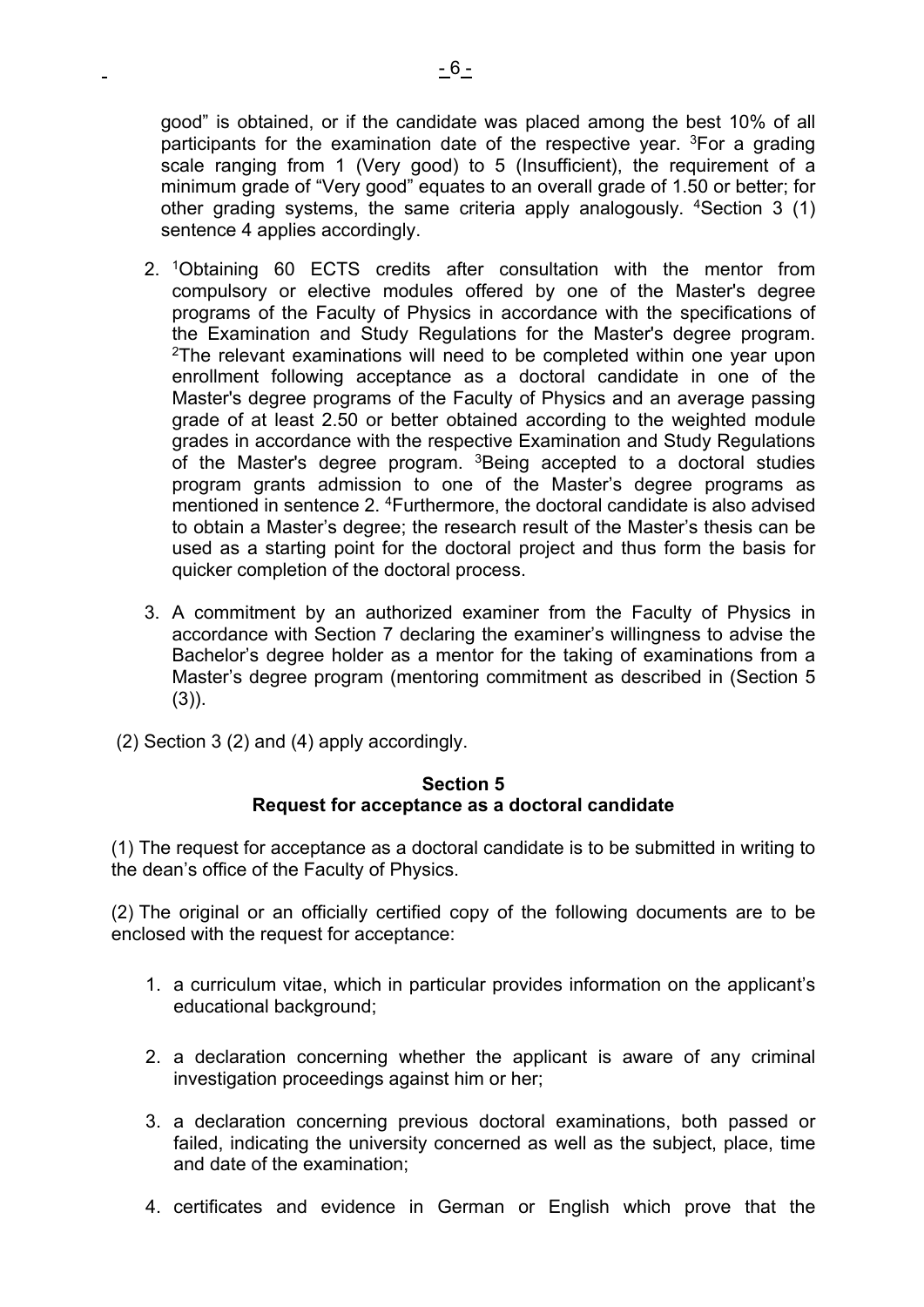admission criteria for doctoral studies in accordance with Section 3 or Section 4 have been fulfilled;

- 5. for applicants with a Master's degree or equivalent: a written supervision commitment in accordance with Section 6 (2) by an authorized examiner from the Faculty of Physics in accordance with Section 7;
- 6. for applicants with a Bachelor's degree: a declaration that the applicant is aware that the acquisition of 60 ECTS credits from a Master's degree program offered by the Faculty of Physics is a prerequisite for doctoral studies, and that proof of this must be submitted to the dean's office in due time (Section 4 (1) number 2 sentence 2);
- 7. for applicants holding a Bachelor's degree whose first degree program was not completed at a university in a member state of the European Union: proof of a successfully completed GRE Subject Test in physics or mathematics; this proof is recommended for other applicants with a Bachelor's degree;
- 8. a declaration that the applicant is aware that inaccurate or incomplete information in the doctoral procedure may lead to sanctions, in particular, in addition to further sanctions, their acceptance as a doctoral candidate may be revoked, which will result in them being deemed to have failed to complete the doctoral process.

 $(3)$  <sup>1</sup>For applicants holding a Bachelor's degree, the application must, in accordance with Section 4 (1) number 3, also be accompanied by a mentoring commitment from an authorized examiner from the Faculty of Physics as specified in Section 7.  $2$ The mentoring commitment is to be sent by the mentor directly to the dean. <sup>3</sup>It is to contain a statement on the quality of the applicant and affirm the mentor's willingness to advise the applicant while taking examinations from the Master's program. <sup>4</sup>In this commitment, the mentor may also express a possible interest in the academic supervision of a Master's thesis or the doctorate as well.

(4) 1Applicants holding a Bachelor's degree who are accepted as doctoral candidates must, no later than within one year after enrollment in one of the Master's degree courses of the Faculty of Physics following acceptance as a doctoral candidate, submit to the dean's office proof of the acquisition of 60 ECTS credits from one of these courses of study in accordance with Section 4 (1) number 2. 2Furthermore, these applicants must submit a supervision commitment no later than two years after acceptance (Section 6 (2)).

# **Section 6 Supervision**

(1) <sup>1</sup>The doctoral candidate requires regular supervision. <sup>2</sup>Section 7 (5) remains unaffected.

 $(2)$ <sup>1</sup>In a supervision commitment, up to two authorized examiners as defined in Section 7 undertake to supervise the doctoral candidate for the purpose of writing a dissertation for a specified period, usually three years. 2One of the supervisors takes over as the first supervisor. <sup>3</sup>If the doctorate is only supervised by one person, this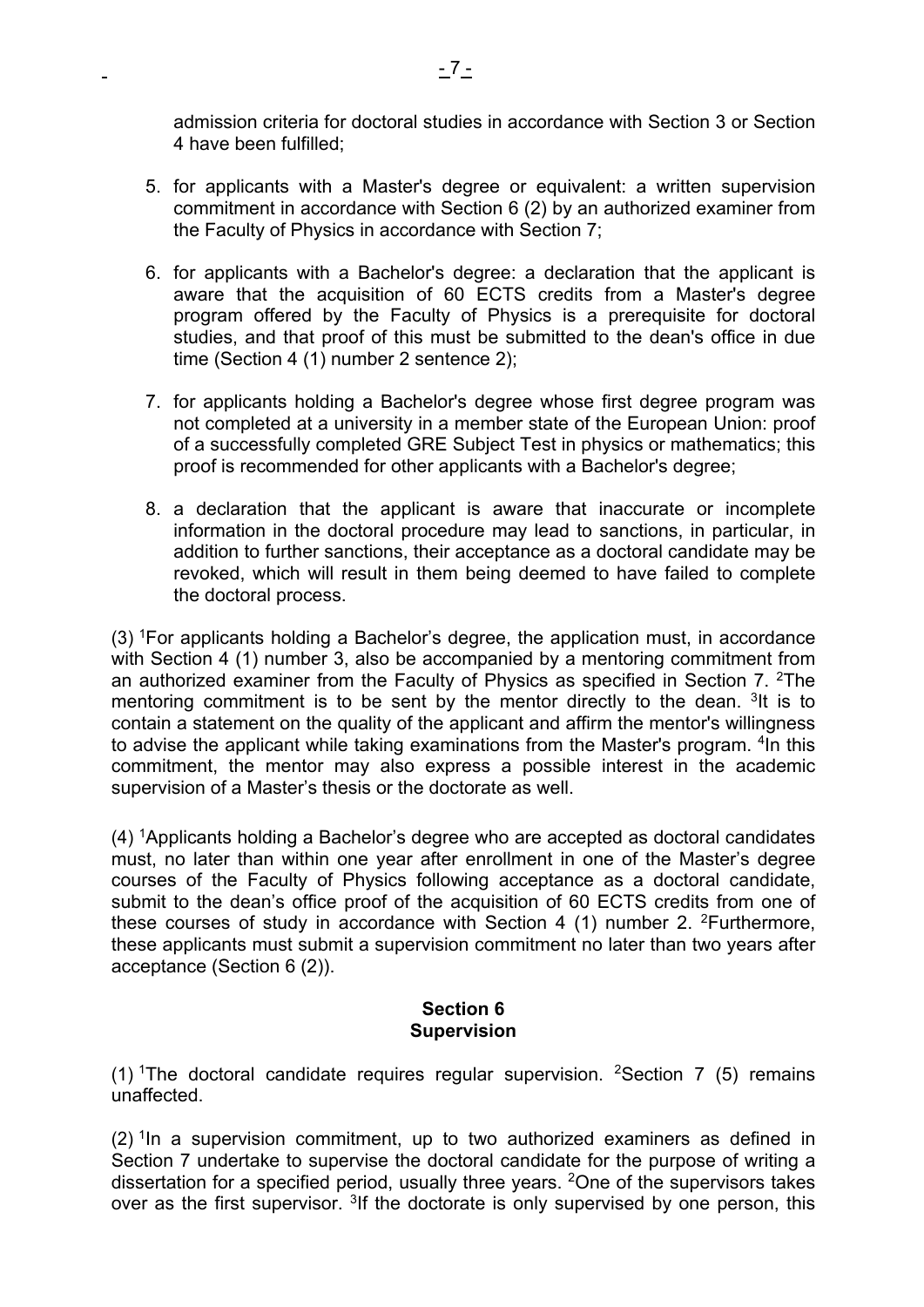person shall be the first supervisor. 4The first supervisor and a preliminary topic for the doctoral thesis are to be specified in the supervision commitment. <sup>5</sup>The supervision commitment may specify suitable conditions which serve to increase the chances of successfully completing the doctoral process.

(3)  $T$ he supervisor(s) and the doctoral candidate may, in addition to the supervision commitment, enter into a supervision agreement which lays out the expectations, obligations and duties of both parties during the doctoral process. 2In particular, a supervision agreement may govern aspects such as the regular furnishing of evidence on the progress of the doctoral project, either in the form of written reports, or in oral or some other form. <sup>3</sup>If the conditions of the supervision agreement are not fulfilled, the agreement may specify sanctions, namely the termination of the doctoral process.

(4) 1Supervision commitments and supervision agreements must comply with these doctoral degree regulations as well as all other legal regulations, and are not permitted to establish any obligations or stipulations not expressly provided for in these doctoral degree regulations. <sup>2</sup>They are to be drawn up in writing and signed by both parties; they shall only enter into force upon being countersigned by the dean.  $3A$  copy of the supervision commitment and/or the supervision agreement is to be submitted to the dean's office, where it shall be kept together with the other documents for the doctoral process.

### **Section 7 Supervision/examination authorization**

(1) 1Persons pursuing a doctoral degree are to be supervised by authorized examiners in accordance with Section 62 (1) sentence 2 BayHSchG in conjunction with the University Examiners Ordinance (HSchPrüferV), who are appointed by the dean. 2If this person is a full-time professor (Section 62 (1) sentence 2 number 1 BayHSchG, Section 2 (3) sentence 1, (1) sentence 1 number 1 BayHSchPG (Bavarian Higher Education Personnel Act)) or a non-active (*entpflichtet*) professor (Section 62 (1) sentence 2 number 1 BayHSchG), this professor shall be deemed to have been appointed as a supervisor. <sup>3</sup>Retired professors and young academics holding a doctorate who head a junior research group independently financed by third-party funding and who fulfill the criteria of the HSchPrüferV may be granted the authorization to act as a supervisor by the dean upon request.

(2) Subject to the requirements in the Annex to these doctoral degree regulations, the supervisor may also be a professor at a foreign university and/or faculty, or a university of applied sciences.

(3) 1The first supervisor of the dissertation is generally an authorized examiner from the Faculty of Physics of Ludwig-Maximilians-Universität München. 2A first supervisor who leaves Ludwig-Maximilians-Universität München or the foreign university or university of applied sciences, but who remains a university lecturer may, if he or she, the doctoral candidate, and where applicable, the second supervisor are in agreement, continue to supervise the thesis for a period of up to three years, and subsequently be appointed as the first reviewer. <sup>3</sup>The dean may extend this period on a case-by-case basis.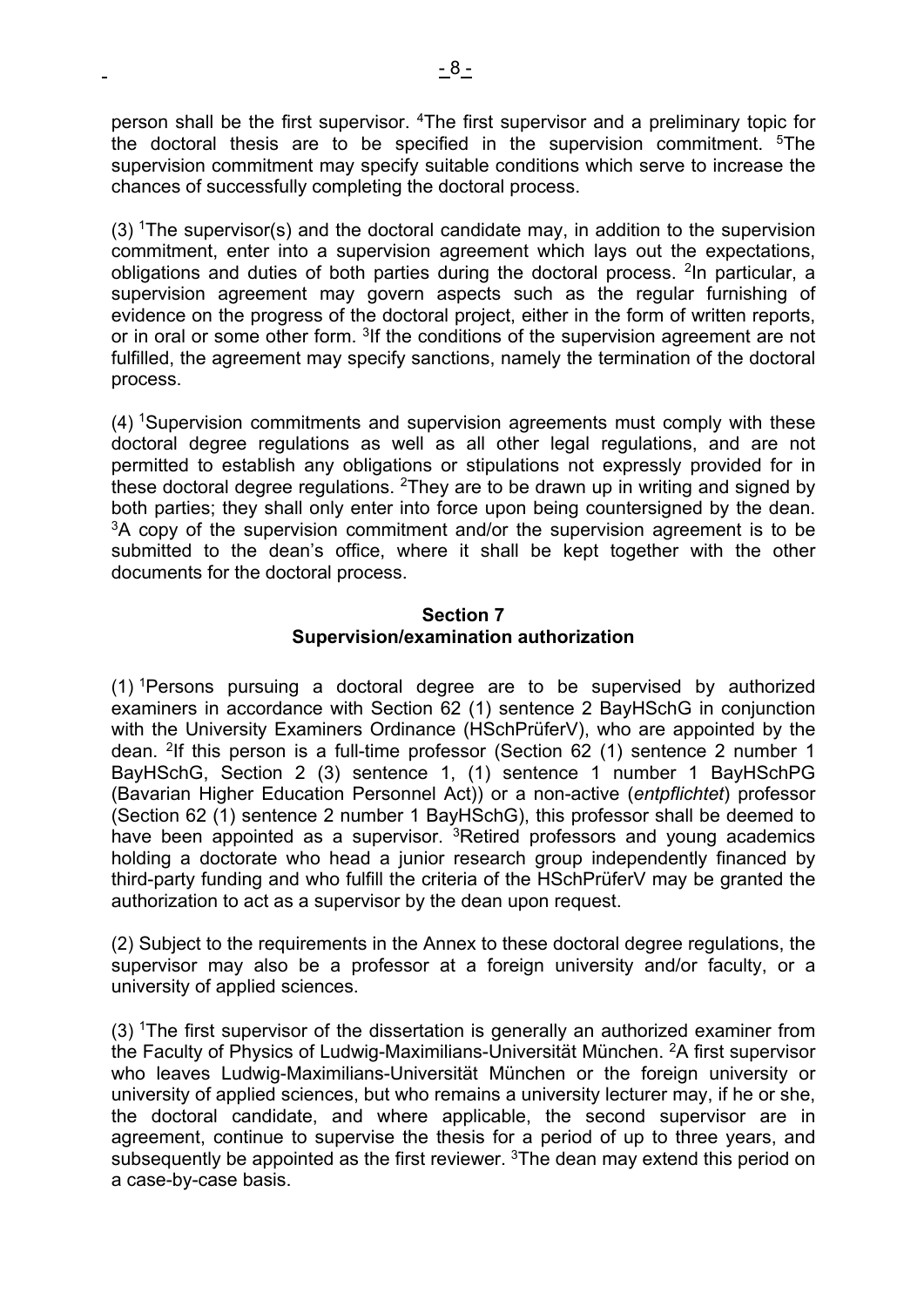$(4)$ <sup>1</sup>In exceptional cases, the dean may, in particular if the first supervisor is no longer able to supervise the doctorate, permit unsupervised dissertations. 2Candidates will be notified of this in writing.

### **Section 8 Acceptance as a doctoral candidate**

 $(1)$  The decision of whether or not to accept a doctoral candidate lies with the dean. <sup>2</sup>In the case of applicants with a foreign degree in accordance with Section 3 (2) or Section 4 (2), the dean may consult the International Office (Referat Internationale Angelegenheiten) of Ludwig-Maximilians-Universität München for advice in order to prepare for the decision. 3The decision is to be made as promptly as possible. 4The decisive factor for acceptance as a doctoral candidate is whether there exists a sufficient prospect of successful completion of the doctoral process.

(2) Applicants shall be rejected for a doctorate in the following cases:

- 1. The documents are incomplete or incorrect.
- 2. The admission criteria (Sections 3 and 4) have not been fulfilled, or
- 3. The applicant is unworthy of bearing a doctoral title as specified in Section 69 BayHSchG.

(3) Applicants are to be notified in writing by the dean of whether they have been accepted or rejected as a doctoral candidate.

(4) Upon acceptance as a doctoral candidate, the doctoral process is deemed to have commenced, and the doctoral candidate shall be entered into the doctoral candidate list of the Faculty of Physics in accordance with Section 9.

 $(5)$  <sup>1</sup>In the case of applicants with a Master's degree or equivalent, the dean may identify a need for in-depth study in accordance with Section 3 (3) and require additional work as proof of sufficient knowledge in the field of study of the dissertation. 2Possible additional work may include e.g. attendance of lectures in relevant fields as well as passing the corresponding examinations, or passing an oral examination lasting a minimum of 30 minutes on a relevant subject area. <sup>3</sup>The dean shall determine the form of such additional work and set a reasonable deadline by which this work is to be completed. <sup>4</sup>Furthermore, the dean shall determine whether the additional work is

- 1. a prerequisite for acceptance as a doctoral candidate, or
- 2. a prerequisite for admission to the doctoral examination in accordance with Section 12. <sup>5</sup>These provisions are a component of the written notification regarding the acceptance as a doctoral candidate in accordance with  $(3)$ . <sup>6</sup>If the deadline set in accordance with sentence 3 is not complied with in the case of sentence 4 number 1, the applicant shall be rejected as a doctoral candidate and the doctoral process shall be deemed to not have commenced; a subsequent written notice of rejection shall be issued in accordance with (3). <sup>7</sup>In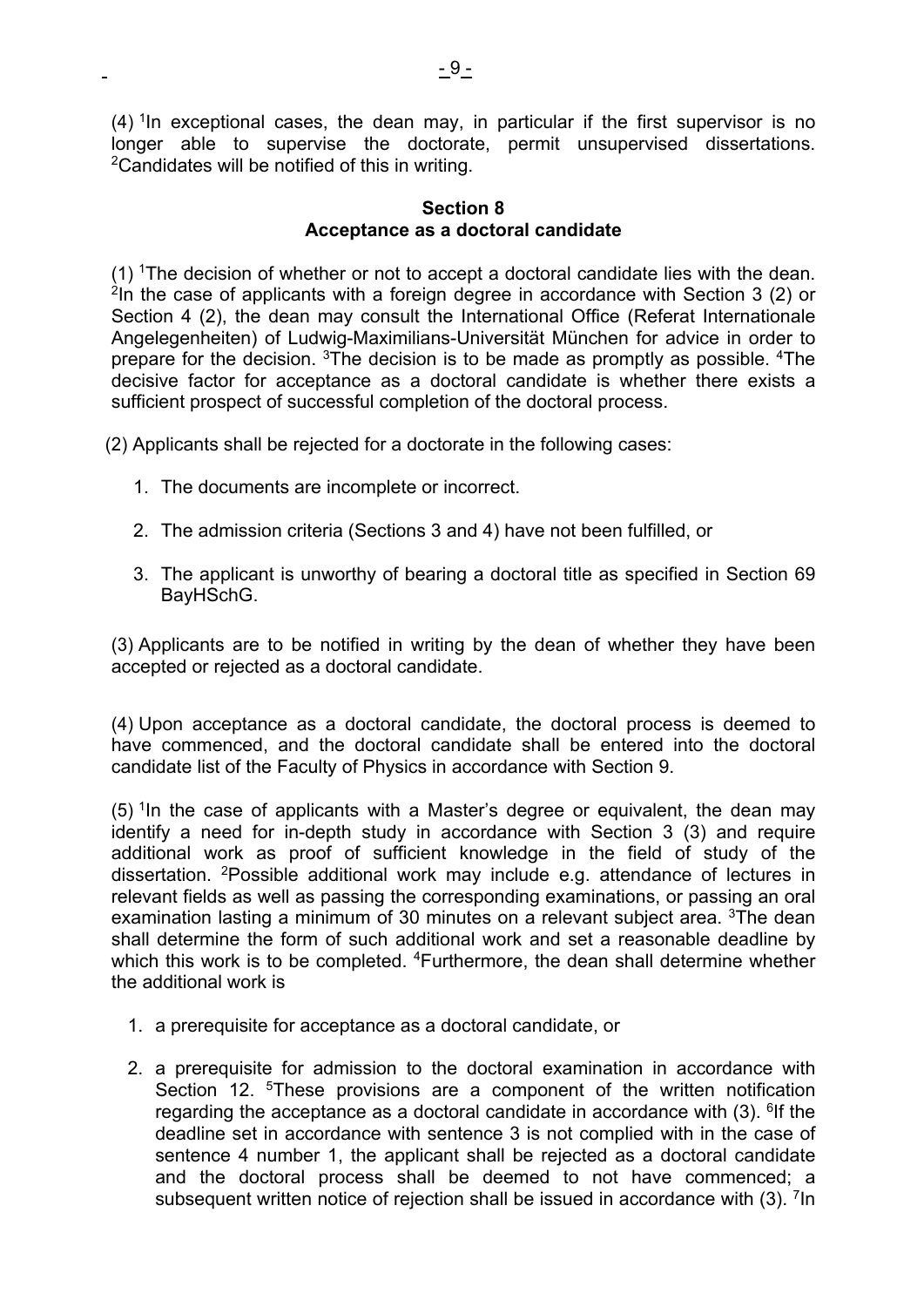the event of sentence 4 number 2, Section 12 (1) sentence 3 shall apply in conjunction with (2).

### **Section 9 Doctoral candidate list**

(1) 1The dean maintains a doctoral candidate list which contains the names of all doctoral candidates who have been accepted for doctoral studies. 2If an applicant has been accepted as a doctoral candidate in accordance with Section 8, he or she is to be entered in the doctoral candidate list of the Faculty of Physics.

(2) If the candidate is at fault for not complying with the deadlines specified in Section 5 (4) and/or Section 8 (5) sentence 3, and/or if the candidate is rejected for admission to the doctoral examination, the doctoral candidate shall be struck from the doctoral candidate list.

(3) The dean's office shall record and maintain this list in accordance with the Higher Education Statistics Act (HStatG) dated November 2, 1990 (BGBl. I (Federal Gazette) p. 2414), last amended by law on December 7, 2016 (BGBl. I p. 2826), in the respective prevailing version for the specified cutoff date for the data to be collected on the doctoral candidates for submission to the Bavarian State Office of Statistics and Data.

# **III. Doctoral examination**

### **Section 10 Request for admission to the doctoral examination**

- (1) 1The request for admission to the doctoral examination is to be submitted in writing to the dean's office of the Faculty of Physics.  $2$ This application must specify the title of the dissertation.
- (2) The following are to be enclosed with the application for the doctorate:
	- 1. Seven identical, hard-bound and paginated copies of the dissertation in accordance with Section 11. 2The doctoral committee may, in general or in individual cases, require that the dissertation additionally be submitted in an electronic format and may specify technical requirements to be fulfilled;
	- 2. A copy of the abstract of the dissertation in accordance with Section 11 (5) sentence 2;
	- 3. A list of previous publications in accordance with Section 11 (1) sentence  $2^{\cdot}$
	- 4. A sworn declaration that the academic work submitted was performed independently;
	- 5. A declaration that the dissertation has not previously been submitted to another doctoral commission, neither in whole nor in significant parts;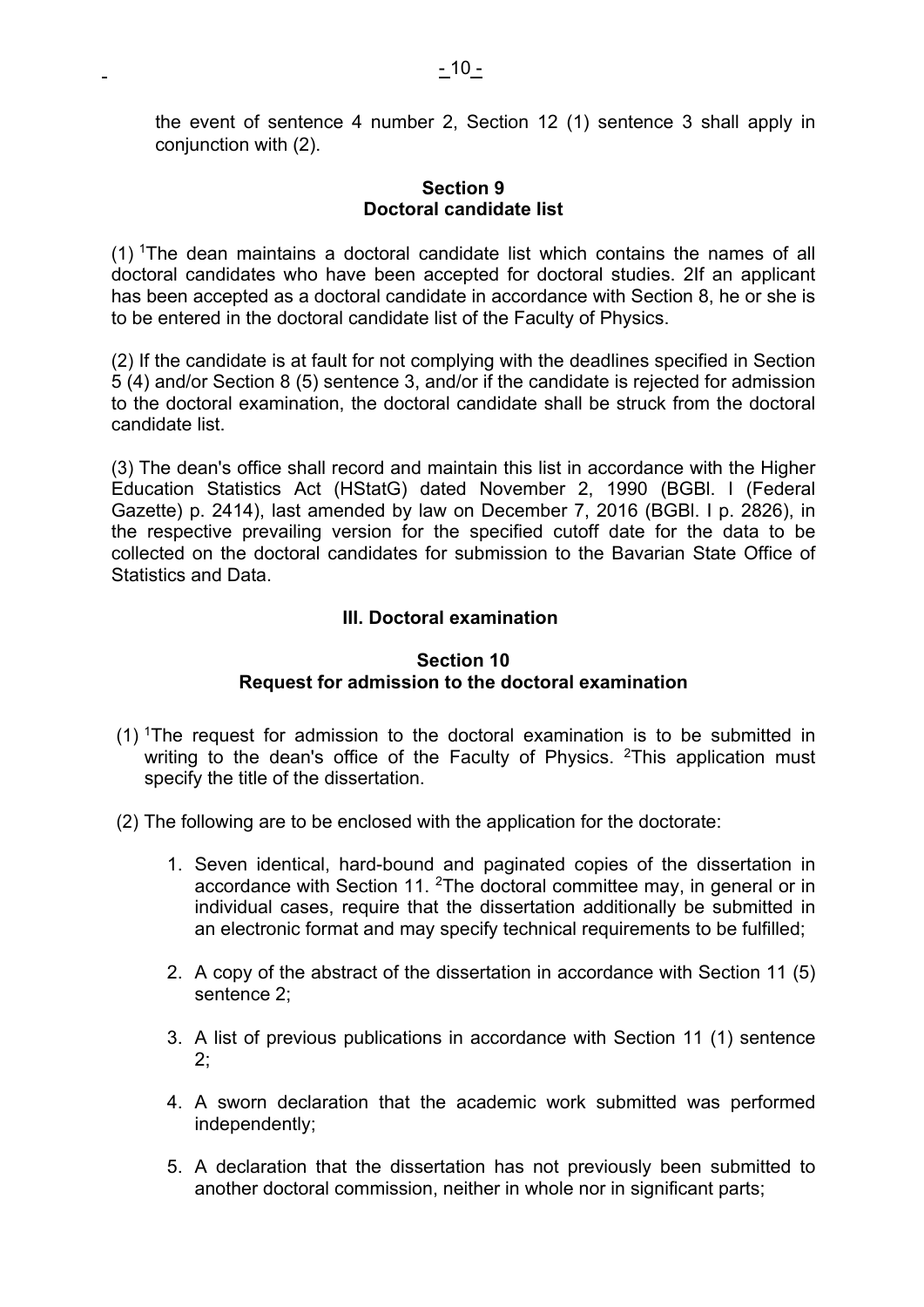- 6. An official certificate of conduct or, in the case of foreign applicants, additionally a corresponding confirmation from the respective foreign government agency; the official certificate of conduct and the corresponding confirmation must be no older than three months;
- 7. Current versions of the documents and declarations specified under Section 5 (2) numbers 1 to 4 and 8;
- 8. A proposal for the members of the doctoral commission.

(3) The application for admission to the doctoral examination can only be withdrawn if the doctoral candidate has not received a decision rejecting the dissertation, the oral examination has not commenced, and no academic misconduct exists.

### **Section 11 Dissertation**

(1) 1The dissertation must demonstrate the doctoral candidate's ability to perform indepth, independent scientific work. <sup>2</sup>Pre-publications of parts of the dissertation are permitted in compliance with (7). 3The dissertation is to consist of a thesis or of multiple published articles (cumulative dissertation) in accordance with (2).

 $(2)$  <sup>1</sup>A cumulative dissertation must, in sum, constitute an achievement equivalent to a dissertation in accordance with  $(1)$ . <sup>2</sup>It requires prior written consent from the first supervisor as well as approval from the dean according to criteria generally established by the Faculty Council; the determination of equivalence falls under the purview of the reviewer.  $3\text{ln}$  the event of a cumulative dissertation, the scientific problem, the approaches used to solve it, the findings obtained and conclusions reached, as well as the literature consulted are to be presented in the form of a concise version. 4The publications accepted for publication and which appear in print or in electronic journals or archives shall constitute an integral part of the dissertation, and are to be printed in it in compliance with copyright law. <sup>5</sup>Independent scientific achievements are to be clearly indicated; furthermore, a detailed explanation is to be provided on which parts were compiled independently and which have been contributed by co-authors.

(3) A dissertation written outside the Faculty of Physics in accordance with Section 7 (2) must be discussed with and approved by an authorized examiner in the relevant subject field from the Faculty of Physics before submission.

 $(4)$  <sup>1</sup>The dissertation is to be written in German or English.

 $(5)$  <sup>1</sup>The dissertation must be compiled independently. <sup>2</sup>It must begin with an abstract no more than one page long which provides information on the problem and the findings. 3Furthermore, the dissertation is also to contain a table of contents and a complete list of the literature used, along with other sources of information. 4The author's own publications in accordance with (1) sentence 2 must be indicated as such.

(6) 1The dissertation is to be submitted as an electronic document that is ready for print and as a manuscript of the size DIN A 4. <sup>2</sup>The adding of supplements which are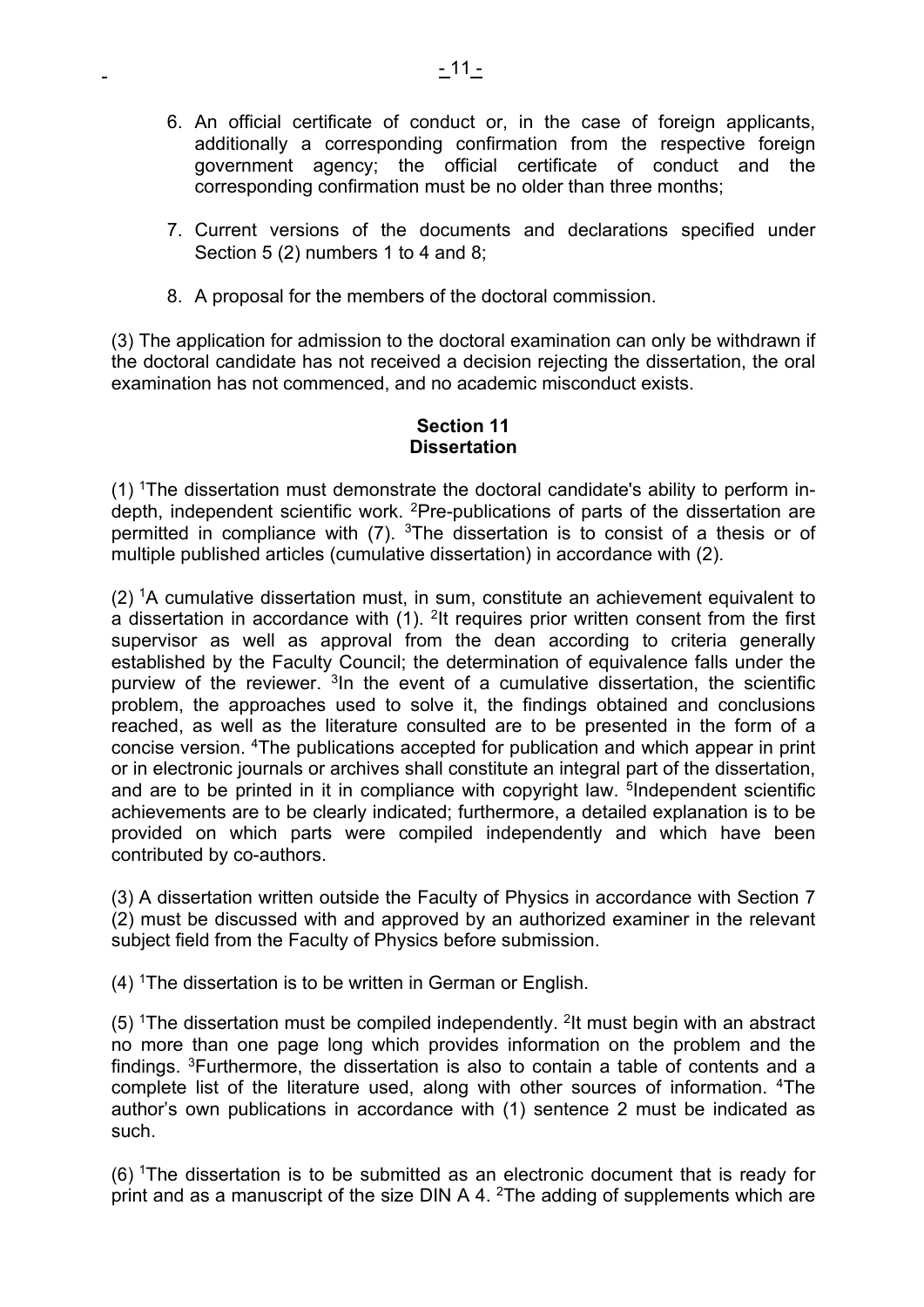not intended for printing and which are marked as such to the dissertation or the scientific documentation accompanying it is permissible. <sup>3</sup>A cumulative dissertation must – notwithstanding Section 21 (5) sentence  $2 - b$ e submitted in a bound format, with all scientific articles scaled to the page size DIN A 4, regardless of the print format of the original publications.

(7) 1Work by the author which has already served the purposes of an examination may not be submitted as a dissertation. <sup>2</sup>However, findings from such work may be used for the dissertation, whereby the relevant work is to be indicated as such.

#### **Section 12 Admission to the doctoral examination**

(1) 1The decision of whether or not to approve an application for doctoral studies lies with the dean. <sup>2</sup>If a doctoral candidate with a Bachelor's degree has been accepted, timely submission of proof of the acquisition of 60 ECTS credits from one of the Master's degree programs of the Faculty of Physics is a prerequisite for admission to the doctoral examination.  $3$ If, upon acceptance of a doctoral candidate with a Master's degree or equivalent, additional work was required in accordance with Section 8 (5) sentence 4 number 2, the timely completion of this work shall be a prerequisite for admission to the doctoral examination.

(2) Section 8 (1) sentence 4, (2) and (3) apply accordingly.

(3) If the application for doctoral studies is approved, the dean shall effect the decisions as laid out in Section 13 as soon as possible.

# **Section 13 Doctoral commission**

(1) 1The dean shall appoint a doctoral commission comprising four examiners and a substitute representative who, in the event that a commission member is indisposed or leaves the commission, shall replace this member, with the exception of the first supervisor. <sup>2</sup>The first supervisor and the doctoral candidate may submit proposals to this effect. 3All commission members as well as the substitute representative must be authorized examiners in accordance with Section 7.

 $(2)$  The doctoral commission consists of a chairperson, a first reviewer, a second reviewer, and a taker of minutes who is also authorized to conduct examinations. <sup>2</sup>The first reviewer shall be the first supervisor; in the event of an unsupervised dissertation in accordance with Section 7 (5), the first reviewer shall be appointed by the dean. 3A minimum of three examiners and at least one reviewer must belong to the Faculty of Physics. 4One reviewer may belong to another German or foreign academic institution. <sup>5</sup>The dean shall ensure that the fields of study relevant to the dissertation are adequately represented. <sup>6</sup>If the dean is a member of the doctoral commission, his or her duties with regard to conducting of the doctoral examination shall be assumed by a vice dean.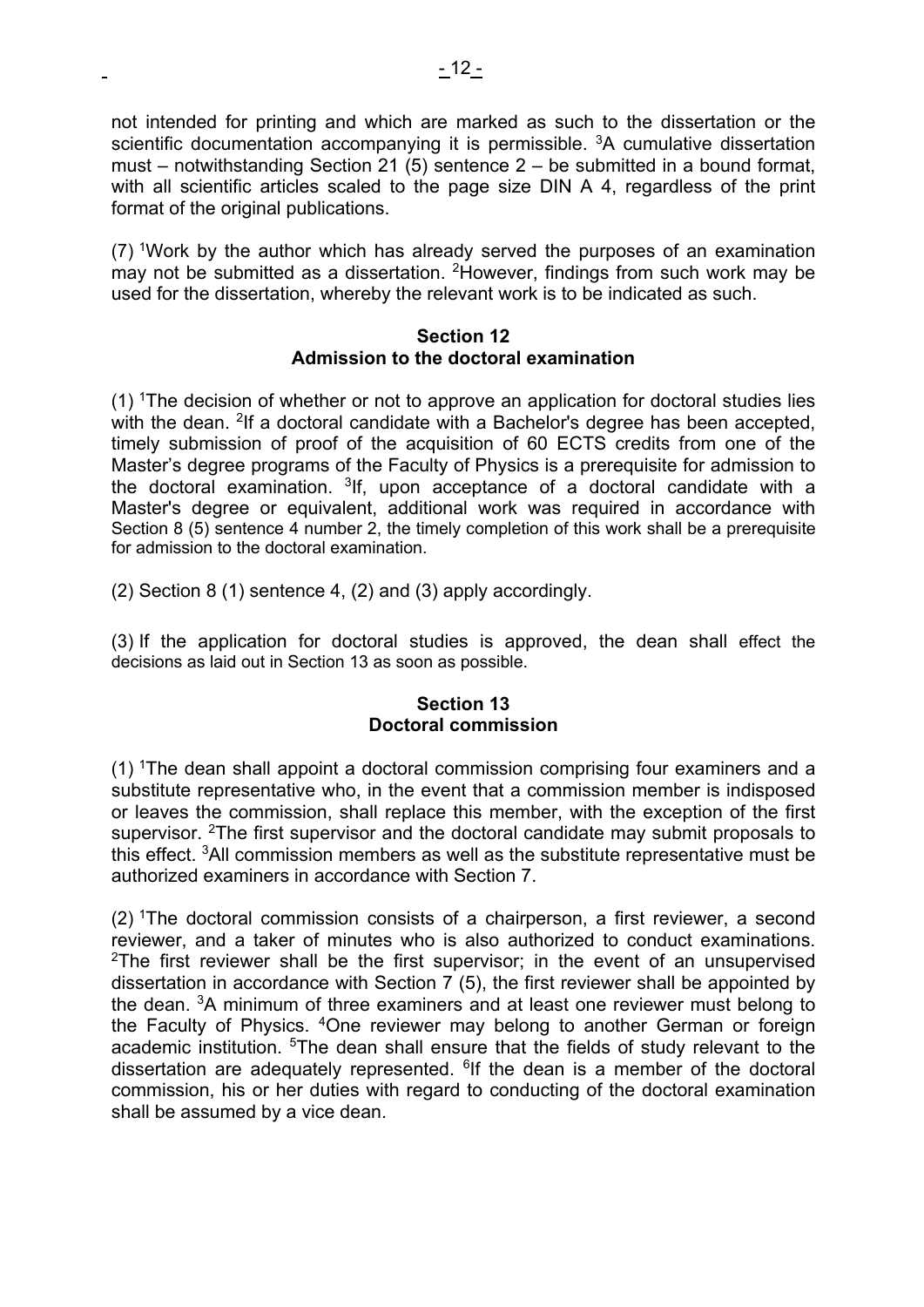#### **Section 14 Assessment of the Dissertation**

(1) 1The dean will forward one copy of the dissertation to each member of the doctoral commission as well as the substitute representative; the remaining copies are to remain in the dean's office.  $2$ The dean will request that the first reviewer and the second reviewer submit their expert opinions within a reasonable period of time. <sup>3</sup>The expert opinions are to be received within two months after submission of the dissertation.

(2) 1The reviewers shall each prepare a report, taking into account Section 11 (1) sentence 1 and (2) sentence 2.  ${}^{2}$ Each expert opinion is to characterize the doctoral candidate's performance and contain an evaluational recommendation for acceptance, acceptance subject to the incorporation of recommended changes or amendments prior to publication, return for revision, or rejection of the dissertation. <sup>3</sup>The recommended changes and amendments as well as the specifications for revision must be adequately defined.

(3) 1The assessment must be accompanied by a proposed grade in accordance with the following scale:

| 0.7 | "summa cum laude" | $=$ Excellent    | = With highest praise: an outstanding<br>achievement                               |
|-----|-------------------|------------------|------------------------------------------------------------------------------------|
| 1.0 | "magna cum laude" | $=$ Very good    | = With high praise: an achievement<br>particularly worthy of recognition           |
| 2.0 | "cum laude"       | $=$ Good         | = With praise: an achievement which<br>corresponds to the requirements             |
| 3.0 | "rite"            | $=$ Sufficient   | = Sufficient: an achievement which is<br>still sufficient despite its shortcomings |
| 4.0 | "insufficienter"  | $=$ Insufficient | = Insufficient: performance which does<br>not meet the requirements                |

<sup>2</sup>Intermediate grades (" $\pm$  0.30") are permissible for the grades 1.0, 2.0 and 3.0; the grade 3.30 is "insufficienter". <sup>3</sup>The proposed grade "insufficienter" can only be accompanied by the recommendation that the thesis be rejected. 4A recommendation to return the thesis for revision shall be considered as an objection to the acceptance of the doctoral thesis.

(4)  $\text{1}$ The expert opinions shall be forwarded to the dean.  $\text{2}$ The dean is to ensure that this is performed within a reasonable period of time.

### **Section 15**

# **Participation of the other members of the doctoral commission and the other authorized examiners of the Faculty of Physics**

 $(1)^1$ Upon receiving the expert opinions, the dean shall forward them to those members of the doctoral commission who have not been appointed as reviewers and to the substitute representative for their information. <sup>2</sup>They may comment on the dissertation. <sup>3</sup>These comments are to be submitted within a week upon receipt of this information. 4They may contain proposed grades in accordance with Section 14 (3); these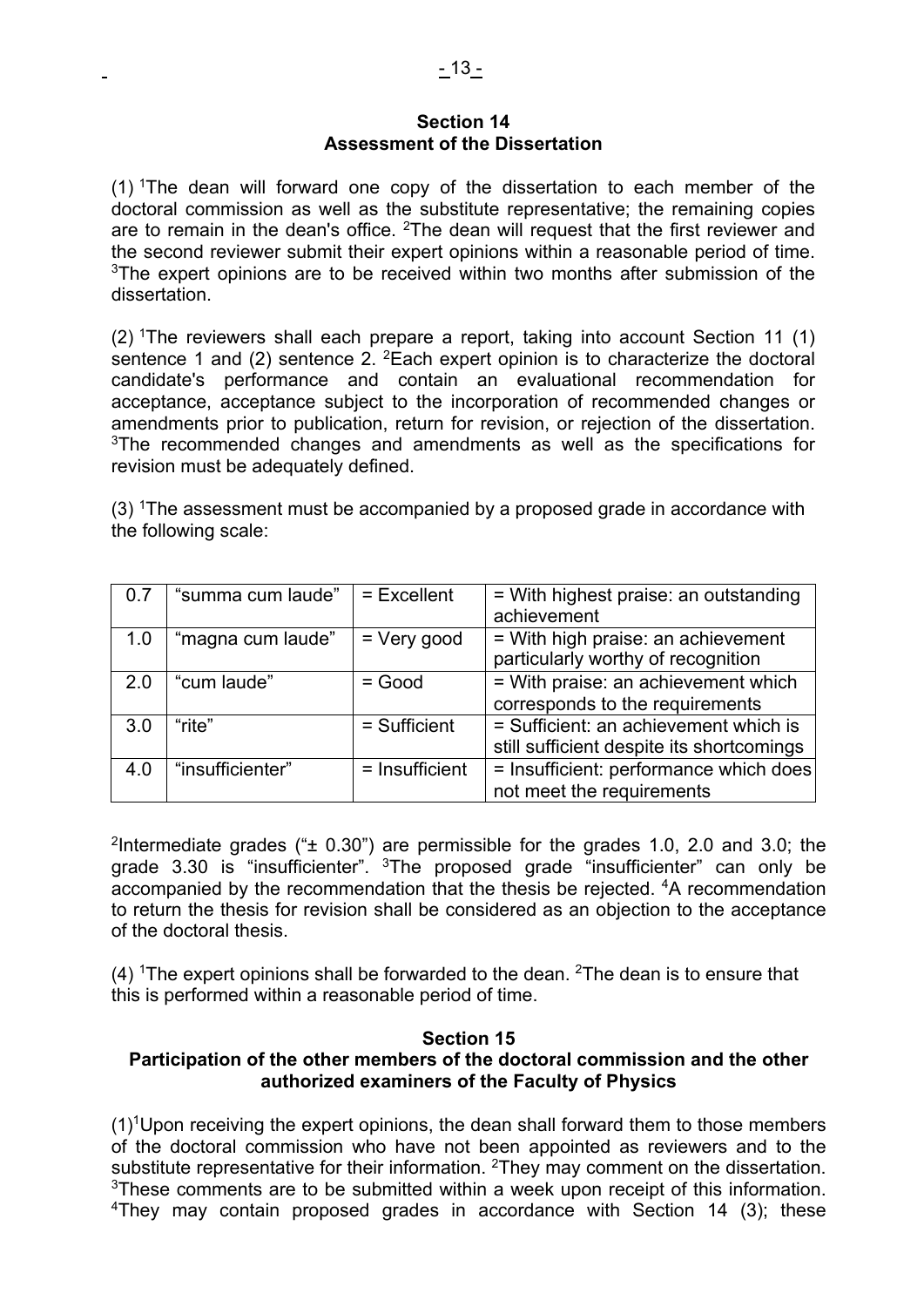$(2)$ <sup>1</sup>The dissertation, along with copies of the expert opinions, shall be displayed for a period of two weeks in the dean's office.  $2$ The other authorized examiners of the Faculty of Physics are to be notified of this by the dean by sending them a copy of the abstract in accordance with Section 10 (2) number 2. 3During the period for which the thesis is on display, the other authorized examiners of the Faculty of Physics shall have the right to examine the thesis and to submit an appropriate opinion as well as a justified proposed grade in accordance with Section 14 (3).

#### **Section 16 Acceptance of the dissertation**

 $(1)$  The dissertation shall be deemed to have been accepted if the expert opinions in accordance with Section 14 (3) and all comments in accordance with Section 15 do not give rise to any objections. <sup>2</sup>If the proposed grades of the reviewers are in agreement and no other grade was proposed in any of the comments in accordance with Section 15, the grade proposed by the reviewers shall be the grade of the dissertation. 3Otherwise, the doctoral commission shall determine the grade of the accepted dissertation. 4The determination as described in sentence 1 is to be made by the chairperson of the doctoral commission.

 $(2)$  The dissertation shall be deemed to have been rejected if the expert opinions and all comments in accordance with Section 15 propose the grade "insufficienter" or recommend rejection of the thesis. 2The determination as described in sentence 1 shall be made by the chairperson of the doctoral commission.

 $(3)$  <sup>1</sup>If, after the submission of the expert opinions or comments, there is an objection to the acceptance of the dissertation, the doctoral commission shall, after hearing the examiners and/or the other authorized examiners of the Faculty of Physics, decide on acceptance, acceptance subject to the incorporation of recommended changes or amendments prior to publication, return for revision, or rejection of the dissertation, as well as on the grading or obtaining of additional expert opinions from university lecturers of the Faculty of Physics or from external academics. <sup>2</sup>The doctoral commission may subject the acceptance of the dissertation to the condition that recommended changes or amendments be incorporated before publication if the shortcomings of the dissertation justify neither a rejection nor a return for revision.

 $(4)$  <sup>1</sup>In the event of considerable objections, the dean may return the dissertation to the doctoral candidate once for revision, provided that acceptance of the dissertation can be expected after its revision on the basis of the candidate's prior performance. <sup>2</sup>Should this be the case, the dean shall immediately notify the doctoral candidate of the deficiencies of the dissertation that were criticized, and of an appropriate period for revising it, which may not exceed two years.  $3$ During this time, one copy shall remain on file. 4Alternatively, instead of a revision, the doctoral candidate may also submit a new thesis with the same topic within this period.

(5) The decision on whether to return the dissertation for revision or to reject it shall be issued by the dean to the doctoral candidate in a written notification.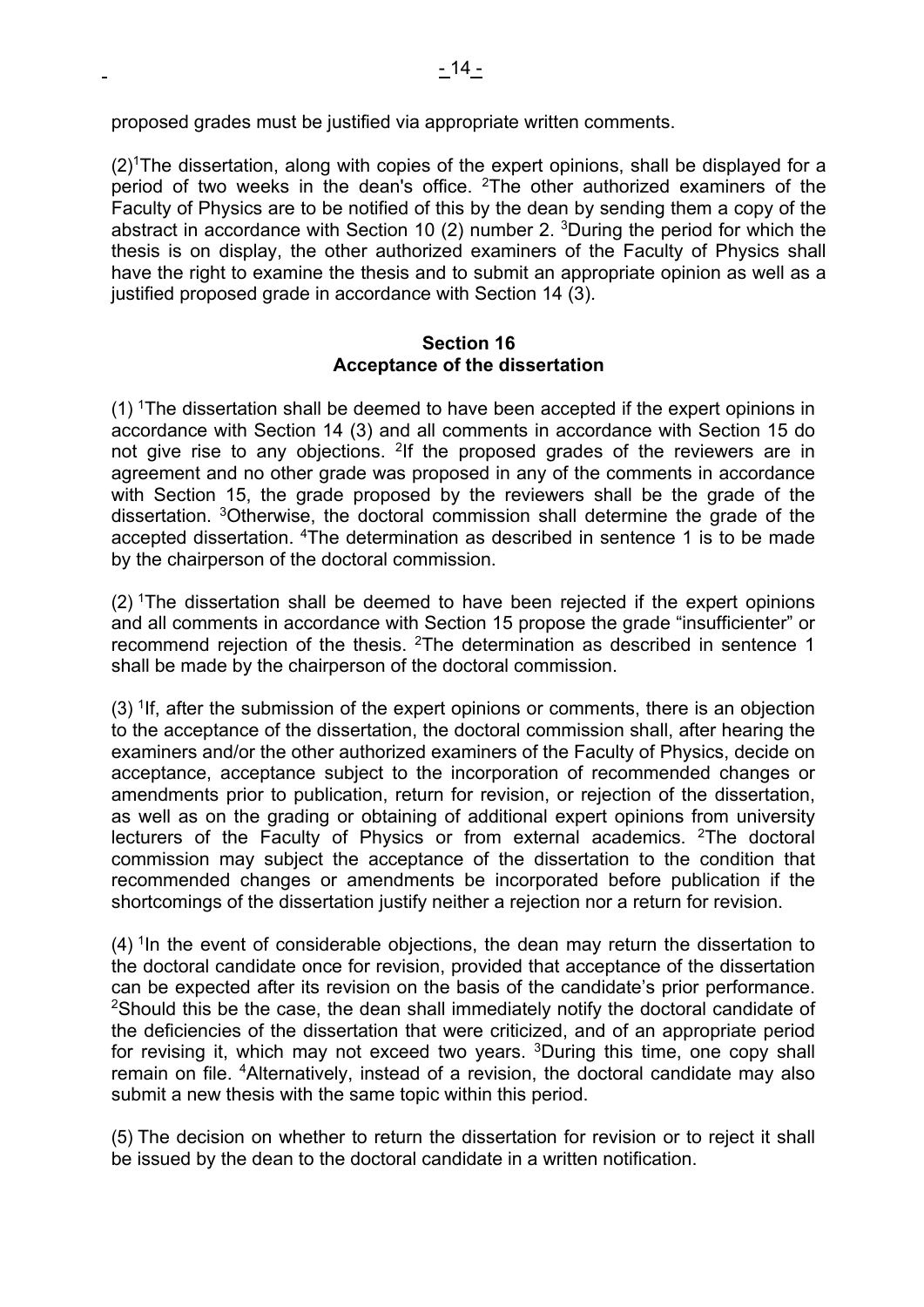(6) 1The doctoral commission may recommend that a doctoral application be withdrawn for as long as no written notice of rejection has been issued. <sup>2</sup>This is not possible in the case of academic misconduct.

(7) Should the dissertation be rejected, the doctoral application shall be deemed to have failed and the doctoral process terminated.

### **Section 17 Summons to the oral examination**

(1) Once the dissertation has been accepted in accordance with Section 16, the time and place of the oral examination shall be set by the Dean.

 $(2)$  The dean shall invite the doctoral candidate and the members of the doctoral commission to the oral examination one week before the appointed date.  $2$ The members of the doctoral commission shall conduct and assess the oral examination. <sup>3</sup>The chairperson of the doctoral commission shall preside over the oral examination. 4The first reviewer is to participate in the oral examination.

 $(3)$  <sup>1</sup>The chairperson of the doctoral commission may, with the consent of the doctoral candidate, admit the public as listeners to the presentation at the beginning of the oral examination (Section 18 (1), sentence 2); in this case, the date and time shall be announced on the notice board. <sup>2</sup>The listeners shall be excluded from the indepth scientific discussion (Section 18 (1) sentence 3), the determination and announcement of the results of the oral examination (Section 18 (3) in conjunction with Section 19 (3) sentence 1) as well as the announcement of the other examination results in accordance with Section 19 (3) sentence 1.

(4) If the doctoral candidate does not take the oral examination for reasons for which he/she is at fault, the examination shall be deemed to have been failed.

### **Section 18 Conduct and assessment of the oral examination**

(1) 1The oral examination is to be conducted in German or English and lasts for approximately one hour. <sup>2</sup>The doctoral candidate will give a 20-minute presentation on the key findings of his or her dissertation.  $3$ This will be followed by an in-depth scientific discussion, the aim of which is to demonstrate that the doctoral candidate not only has an adequate command of his or her field of work and areas associated with it, but also that the candidate is familiar with core structures and modern developments in his or her subject.

 $(2)$  <sup>1</sup>Particularly in the cases of Section 1 (5), the oral examination may, in exceptional cases, be conducted by way of a video conference if the members of the doctoral commission as well as the doctoral candidate agree to this in advance and in writing. <sup>2</sup>Proper examination procedures must be ensured. <sup>3</sup>Data protection requirements are to be complied with and smooth proceedings free of any technical difficulties are to be ensured. 4No electronic recording of the examination will be made.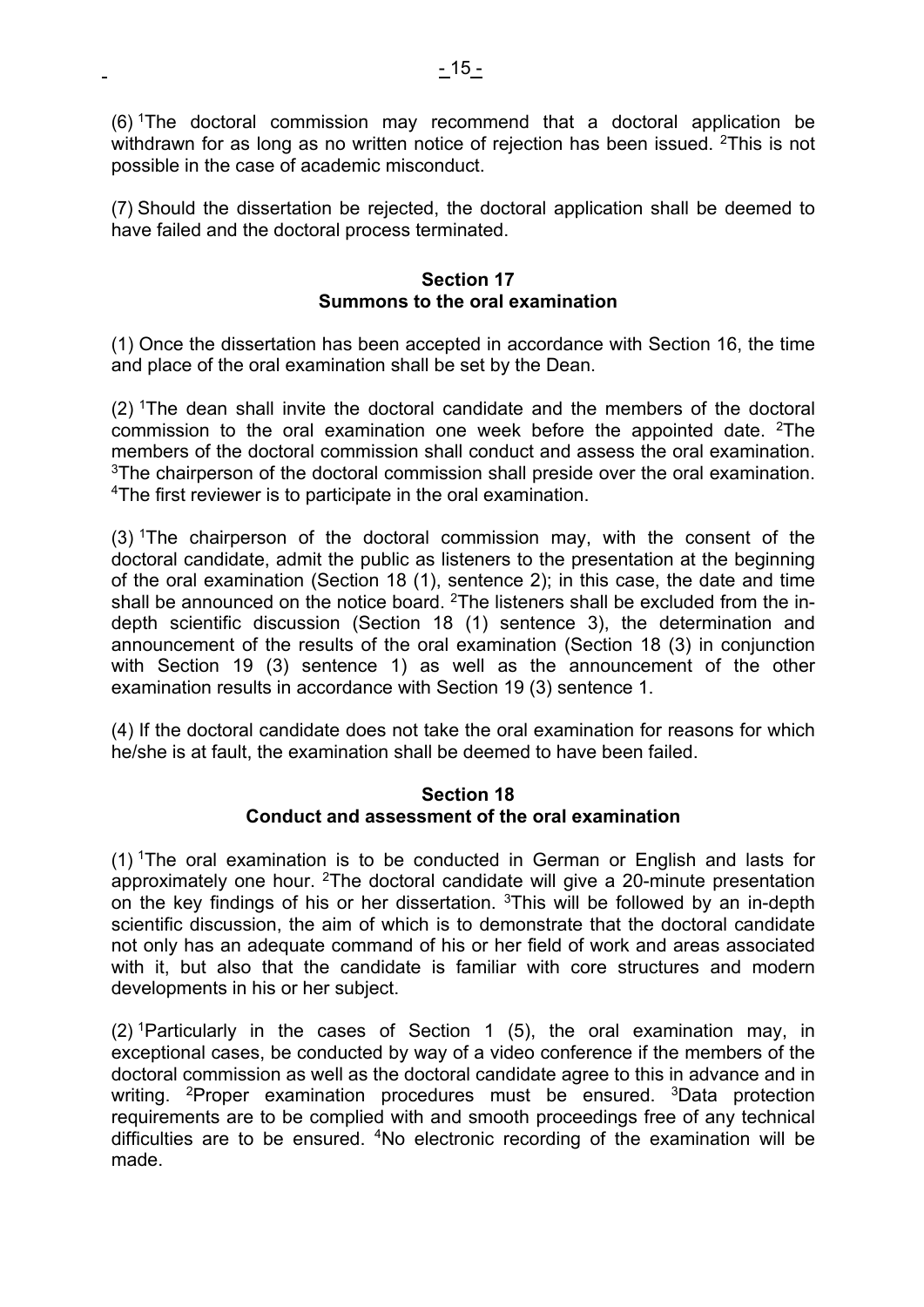(3) The taker of minutes shall compile a record of the essential matters and results of the oral examination, which is to be countersigned by the chairperson of the doctoral commission.

(4) 1The doctoral candidate's performance will be assessed after a joint discussion between the individual examiners in accordance with the scale in Section 14 (3). <sup>2</sup>The grade for the oral examination shall be calculated by the chairperson of the doctoral commission based on the unrounded arithmetic mean of the grades proposed by the examiners, truncated after two decimal places. 3Possible grades are as follows:

| Up to $0.99$                  | "summa cum laude" | $=$ Excellent       |
|-------------------------------|-------------------|---------------------|
| From 1.0 to 1.49              | "magna cum laude" | $\models$ Very good |
| From 1.50 to 2.39 "cum laude" |                   | $=$ Good            |
| From 2.4 to 3.29              | "rite"            | $\equiv$ Sufficient |

4If the doctoral candidate does not obtain a minimum grade of "rite" (3.29) based on his or her performance in the oral examination, the candidate is considered to have failed the exam.

(5) If the oral examination has been failed, the dean shall issue a written notice to the doctoral candidate, which shall also contain information on the options for repeating the examination in accordance with Section 20 (4).

### **Section 19 Overall grade of the doctoral examination**

(1) The doctoral examination has been passed when the dissertation has been accepted and the oral examination has been passed.

(2) 1The overall grade of the doctoral examination is determined by dividing the sum of the grade of the dissertation multiplied by 1.5 and the grade of the oral examination by 2.5. 2If both the dissertation and the oral examination receive a grade better than 1.00, the grade "summa cum laude" (Excellent) may be awarded by unanimous decision of the doctoral commission.  $3$ In addition, the scale in Section 18 (4) sentence 3 shall apply.

(3) 1Following the oral examination, the chairperson of the doctoral commission shall inform the doctoral candidate about the assessment of the dissertation, the results of the oral examination, and the overall grade of the doctoral examination passed. <sup>2</sup>Furthermore, the doctoral candidate is to be informed that the certificate will only be issued after publication of the dissertation (Section 21), and that the doctoral candidate is only permitted to use the doctoral title after this point in time. 3The chairperson shall issue the doctoral candidate with a written notice indicating the overall grade, title and grade of the dissertation and the grade of the oral examination, and which references the provisions laid out in sentence 2.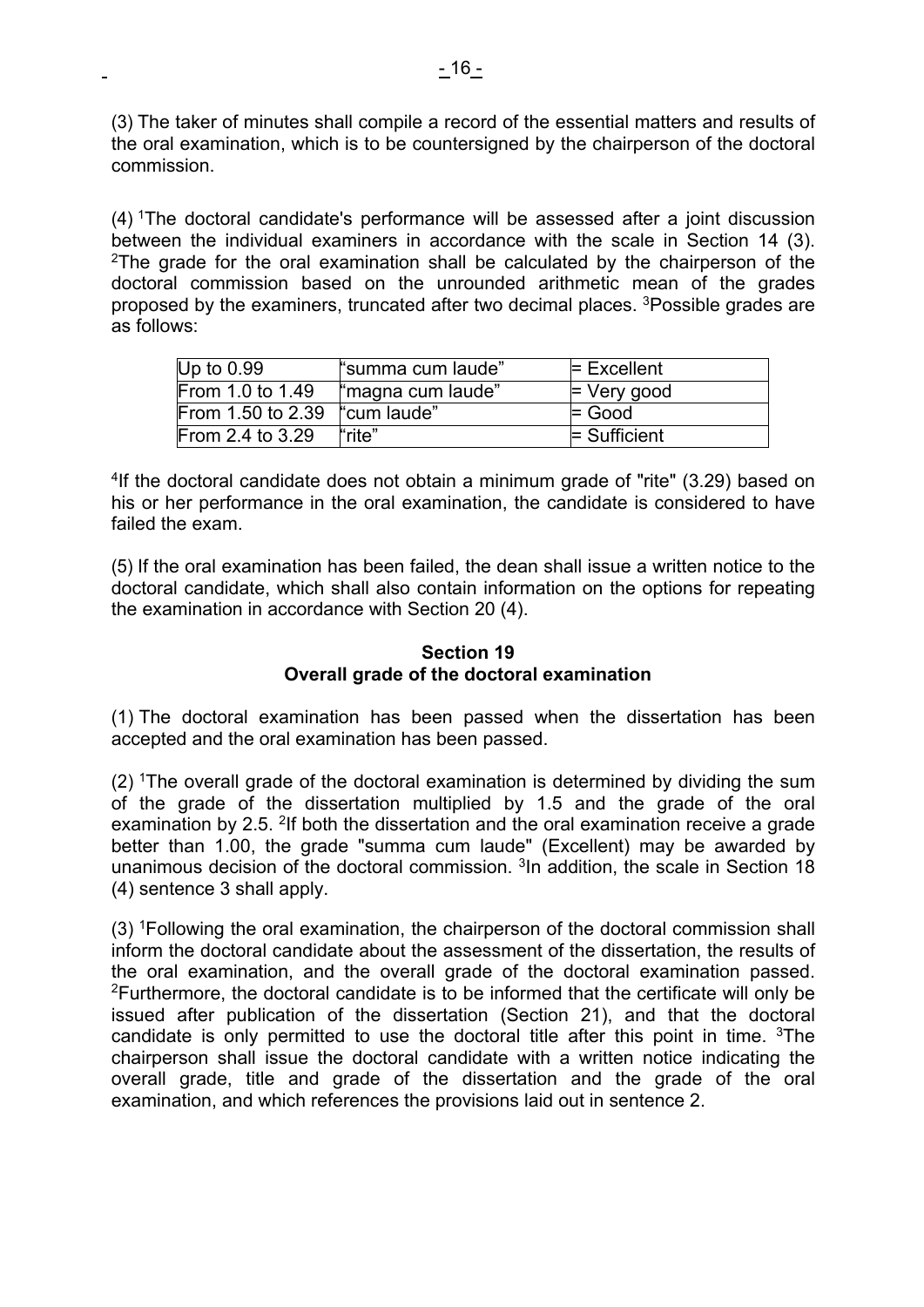### **Section 20 Re-attempting of doctoral examinations, failure to pass**

(1) If the dissertation is rejected or returned for revision in accordance with Section 16 (2) or (4), the doctoral candidate may, within a reasonable period of up to two years after rejection or return, submit a revised or a new dissertation with the same topic (in both cases a second version of the dissertation) to the dean's office.

(2) If the doctoral candidate fails to submit a second version of the dissertation within the period specified in (1) for reasons for which he or she is at fault, the dissertation shall be deemed to have been rejected.

(3) 1The second version of the dissertation must be submitted to the members of the original doctoral commission and evaluated by them if they are still available.  $2\ln$  this case, Sections 14 and 15 apply accordingly. 3If the corresponding assessment of the second version is "insufficienter" or if it is not accepted in accordance with Section 16 (1) to (3), the dissertation shall be deemed to have been rejected; it shall not be possible to return the dissertation again for revision or to re-submit a new dissertation on the same topic.

 $(4)$ <sup>1</sup>If the dissertation submitted to the Faculty of Physics has been accepted in accordance with Section 16, but the oral examination is not passed, only the latter is to be re-attempted. 2The oral examination can only be re-attempted once, at the earliest after three months, and at the latest within one year after the failed oral examination was taken.  $3$ Should this period expire, the doctoral process shall be terminated.

(5) The doctoral candidate shall be notified of the passing or failing grade by the dean by means of a written notice.

 $(6)$  <sup>1</sup>If the dissertation is rejected or the oral examination is not passed, the doctoral examination has been failed for the first time. <sup>2</sup>The doctoral candidate may then apply for acceptance as a doctoral candidate a second time with a different topic. <sup>3</sup>If the candidate also fails in this doctoral process, he or she is considered to have definitively failed the doctoral examination.

# **IV. Completion of the doctoral process**

### **Section 21 Publication of the dissertation**

 $(1)$  <sup>1</sup>Upon passing the doctoral examination, the dissertation is to be made available to the scientific public in an appropriate fashion within one year. <sup>2</sup>The dean may, in exceptional cases, extend the deadline in accordance with sentence 1 up to a total period of three years if a justified request from the doctoral candidate is received before the expiry of the publication deadline. <sup>3</sup>If the obligation pursuant to sentence 1 is not fulfilled within three years upon passing the doctoral examination, the rights acquired via the doctoral examination shall expire.

 $(2)$  <sup>1</sup>If acceptance of the dissertation is subject to conditions in accordance with Section 16 (3) sentence 2, the amended version shall be submitted to the doctoral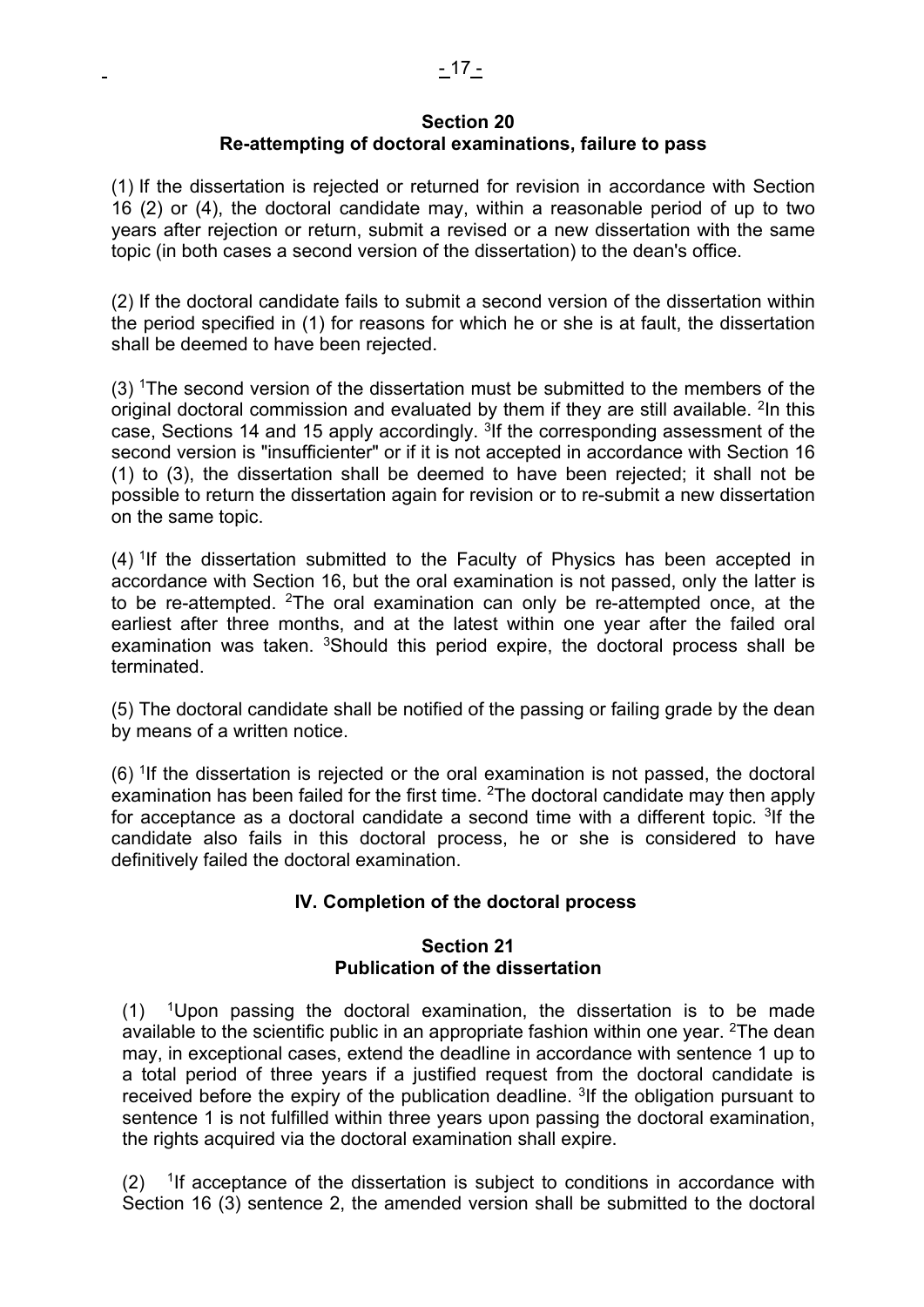commission before going to print, and confirmation obtained from the commission that the conditions have been fulfilled. <sup>2</sup>Other changes to the dissertation before it is printed are also only permitted with the approval of the doctoral commission.

 $(3)$  <sup>1</sup>A dissertation is deemed to have been made accessible to the scientific public in an appropriate fashion if it is readily accessible at Ludwig-Maximilians-Universität München, while also being sufficiently accessible to the specialist public. 2To make a dissertation easily accessible at Ludwig-Maximilians-Universität München and/or as proof that the dissertation is sufficiently available to the specialist public, the university library is to be provided with six complimentary printed and bound copies of the dissertation. 3Moreover, the dissertation must either be published

- 1. in a journal,
- 2. in a series of publications,

3. as a single publication by a commercial publishing house with the publisher guaranteeing a minimum circulation of 150 copies, or

4. as an electronic version

4The content of the versions as mentioned in sentence 2 and sentence 3 must be identical. 5The electronic version mentioned in sentence 3 number 4 is to be uploaded to the server for electronic dissertations of Ludwig-Maximilians-Universität München. <sup>6</sup>The university library is to be granted the right to produce and disseminate additional copies of the dissertation as well as to make the dissertation publicly accessible in data networks within the framework of its legal duties. <sup>7</sup>The university library may define additional requirements, in particular technical requirements, both for the versions mentioned in sentence 2 and in sentence 3. <sup>8</sup>In special cases, the doctoral commission may permit forms of publication other than those specified in sentence 3. 9The university library is to confirm the actions of the doctoral candidate for the fulfillment of the obligations specified in sentences 1 to 8.

 $(4)$  <sup>1</sup>The chairperson of the doctoral commission may also consider the obligation to make the dissertation available to the scientific public in an appropriate fashion to have been fulfilled even if the requirements of (1) are met with a delay as a result of a blocking notice due to

- 1. a patent application procedure, or
- 2. publication in a journal

. <sup>2</sup>The prerequisite for this is that the requirements specified in (1) have been met in full, the point in time by which publication is to take place is discernible from the blocking notice, and publication of the dissertation can be performed independently by the university library.  $3(1)$  sentence 2 and 3 as well as (3) sentence 9 apply accordingly.

 $(5)$  <sup>1</sup> (1) to (3) also apply for cumulative dissertations. <sup>2</sup>Instead of repeating parts which have already been published elsewhere or which have been accepted for publication elsewhere, in the case of cumulative dissertations, it is also sufficient to specify the corresponding references; Section 11 (6), sentence 3 remains unaffected.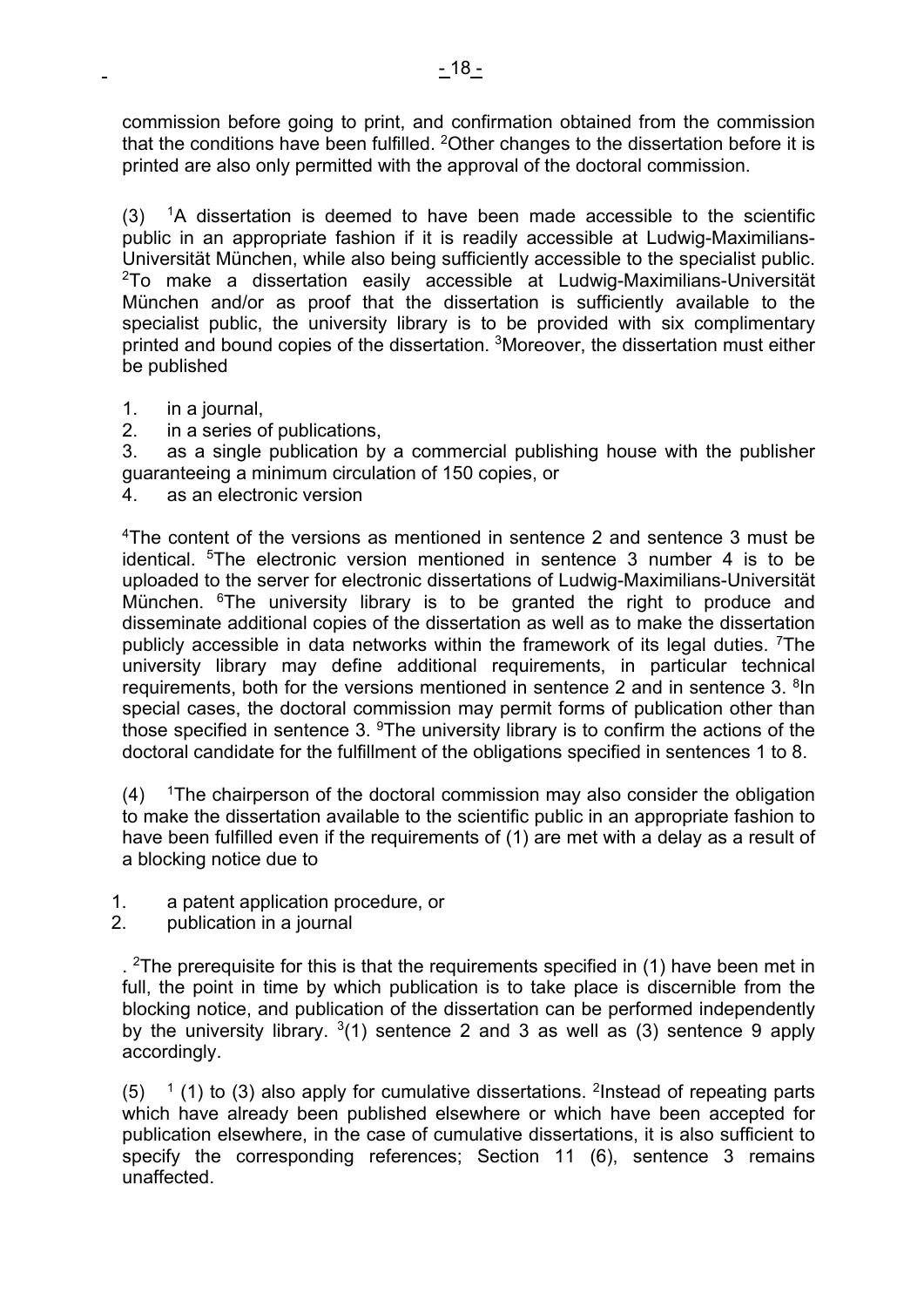#### **Section 22 Doctoral certificate and use of the academic title**

(1) The date of the conferral of the doctorate shall be the date of the successful completion of the oral examination.

 $(2)$  <sup>1</sup>The doctoral certificate shall affirm in German and English that the doctorate has been awarded and shall provide a description of the doctoral degree and indicate the subject of the dissertation, the overall grade, and the date of the doctorate in accordance with  $(1)$ . <sup>2</sup>The certificate shall bear the signatures of the dean of the Faculty of Physics and the president of Ludwig-Maximilians-Universität München, and shall also bear the seal of the university.

 $(3)$  <sup>1</sup>The doctorate shall be conferred immediately upon fulfillment of the requirements in Section 21 by the dean handing over the doctoral degree certificate; this shall conclude the doctoral process. <sup>2</sup>It is only after this point in time does the recipient earn the right to bear the academic title specified in Section 1 (1). <sup>3</sup>However, before this point in time, the dean may grant the provisional right to use the academic title if

- 1. Section 21 (2) is not relevant or fulfilled, or
- 2. in the cases specified in Section 21 (3) sentence 3 numbers 1 to 3, a corresponding contract or a confirmation of the fulfillment of these requirements exists.

# **Section 23 Invalidity of doctoral examinations and revocation of the doctoral degree**

 $(1)$  <sup>1</sup>If, prior to the award of the doctoral certificate, it becomes known that the doctoral candidate has behaved fraudulently in the doctoral process or that the awarding of the academic degree would otherwise prove unlawful, the doctoral committee shall, after consultation with the dean, declare all qualifications acquired to date as being invalid, and shall terminate the doctoral process. <sup>2</sup>The doctoral process shall terminate and the doctoral examination shall be deemed to have been definitively failed. <sup>3</sup>The dean shall issued a written notice to the person concerned of this decision.

 $(2)$  <sup>1</sup>If the fraudulent behavior or other unlawful activity only becomes known after the doctoral certificate has been issued, the doctoral examination may subsequently be declared as having been failed by the doctoral committee in consultation with the dean, and the doctoral degree may be revoked in accordance with Art. 69 BayHSchG in conjunction with Art. 48 BayVwVfG (Bavarian Administrative Procedure Act).  $3(1)$ sentence 3 applies accordingly. 4The doctoral certificate shall be withdrawn.

 $(3)$  <sup>1</sup>If the fraudulent act proves to be insignificant in nature, the doctoral committee may officially establish the act of fraud committed vis-à-vis the person concerned if interest in such an establishment exists.  $2\text{ln}$  particular, such an interest may arise in general from the desire to protect confidence in the institute for doctoral studies and compliance with the Rules of Good Scientific Practice, as well as from the interests of third parties in clarifying their own authorship.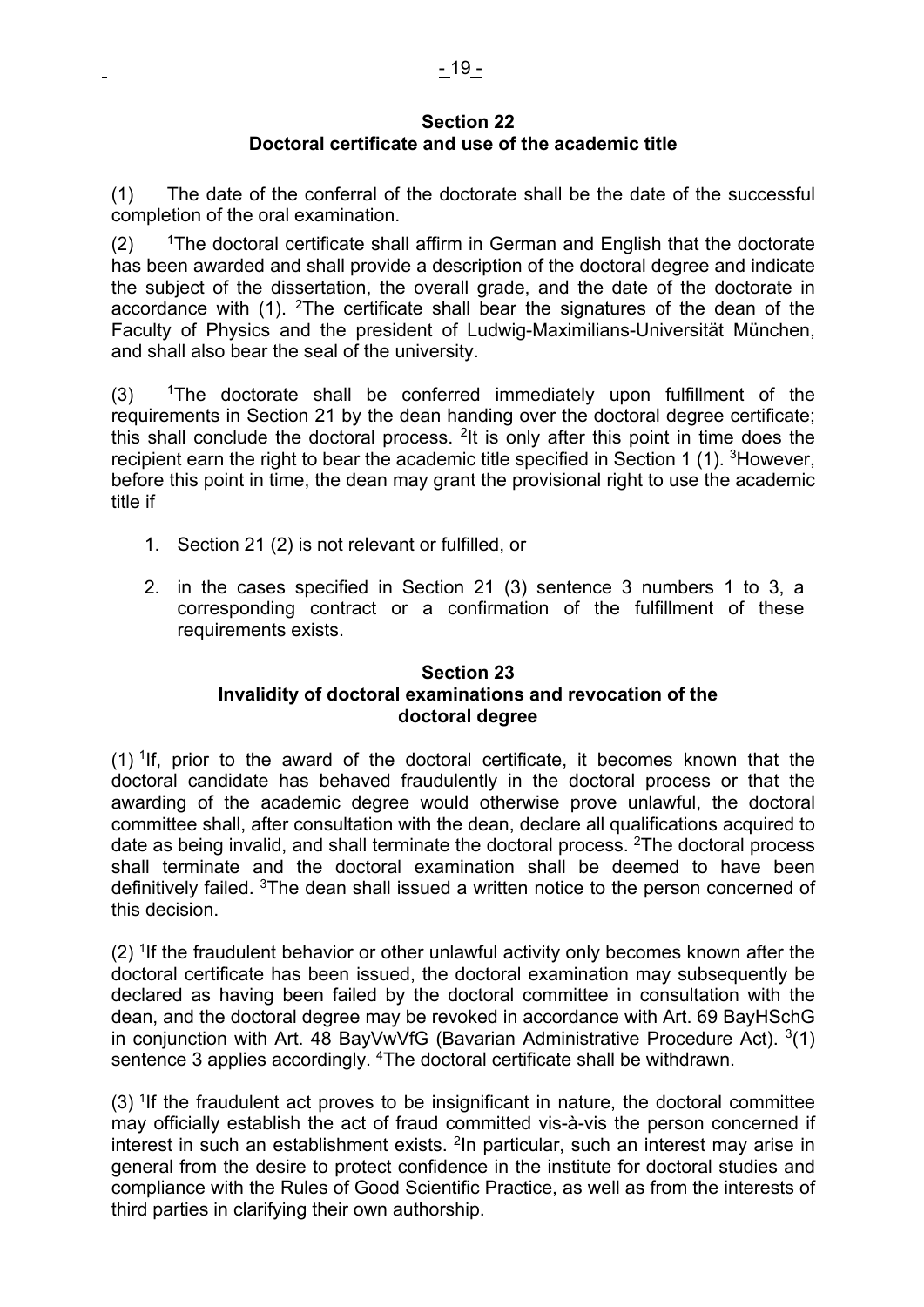$(4)$ <sup>1</sup>In the cases of (2) and (3), the person concerned shall be ordered to mark all copies of the dissertation which have yet to be disseminated with a clearly visible note indicating the fraudulent act. 2This also applies to versions of the dissertation that are published electronically.  ${}^{3}$ For the purposes of fulfilling the obligations arising from sentences 1 and 2, all persons and institutions, in particular university libraries, specialist libraries and publishing houses which may be assumed to have copies of the dissertation, are to be informed immediately by the person concerned. 4Sentence 3 shall apply analogously to copies of the dissertation that have already been disseminated.

(5) The doctoral committee may utilize electronic aids to identify attempted acts of fraud.

# **V. Honorary doctorate**

### **Section 24 Honorary doctorate**

(1) 1The Faculty of Physics may, as a rare distinction, confer the academic degree of Honorary Doctor of Natural Sciences ("doctor rerum naturalium honoris causa" – "Dr. rer. nat. h.c.") on behalf of Ludwig-Maximilians-Universität München for outstanding scientific achievements.  $2$ An honorary doctorate cannot be awarded for purposes other than to recognize scientific achievements and merits (e.g. patronage).

 $(2)$  <sup>1</sup>The conferring of "Dr. rer. nat. h.c." is performed following an application submitted by two professors and by resolution of the Faculty Council of the Faculty of Physics. <sup>2</sup>In the invitation to the meeting of the Faculty Council, it must be expressly mentioned that an honorary doctorate is to be discussed and decided upon. 3In addition to a majority of the members on the Faculty Council, a majority of the professors belonging to the Faculty Council is also required in order for the resolution to be adopted; otherwise, the application shall be rejected and cannot be resubmitted at Ludwig-Maximilians-Universität München.

(3) The honorary doctorate is to be conferred in a ceremonial fashion via the presentation of an honorary certificate that highlights the honoree's merits.

(4) Section 23 applies accordingly.

# **VI. Procedural regulations**

#### **Section 25 Assertion of and substantiation of reasons for which the candidate is not at fault**

 $1$ In the event of reasons for which the candidate is not at fault, the candidate is to assert them immediately upon their occurrence by submitting a written notification to the dean's office and providing substantiation.  $2\text{ln}$  the event of illness, a medical certificate is to be submitted; the submission of a certificate of incapacity for work is insufficient. 3The dean may, in individual cases or in general, require the submission of a medical certificate from a public health officer or a certificate from a physician chosen at the dean's discretion. <sup>4</sup>If the reason is accepted, a new date shall be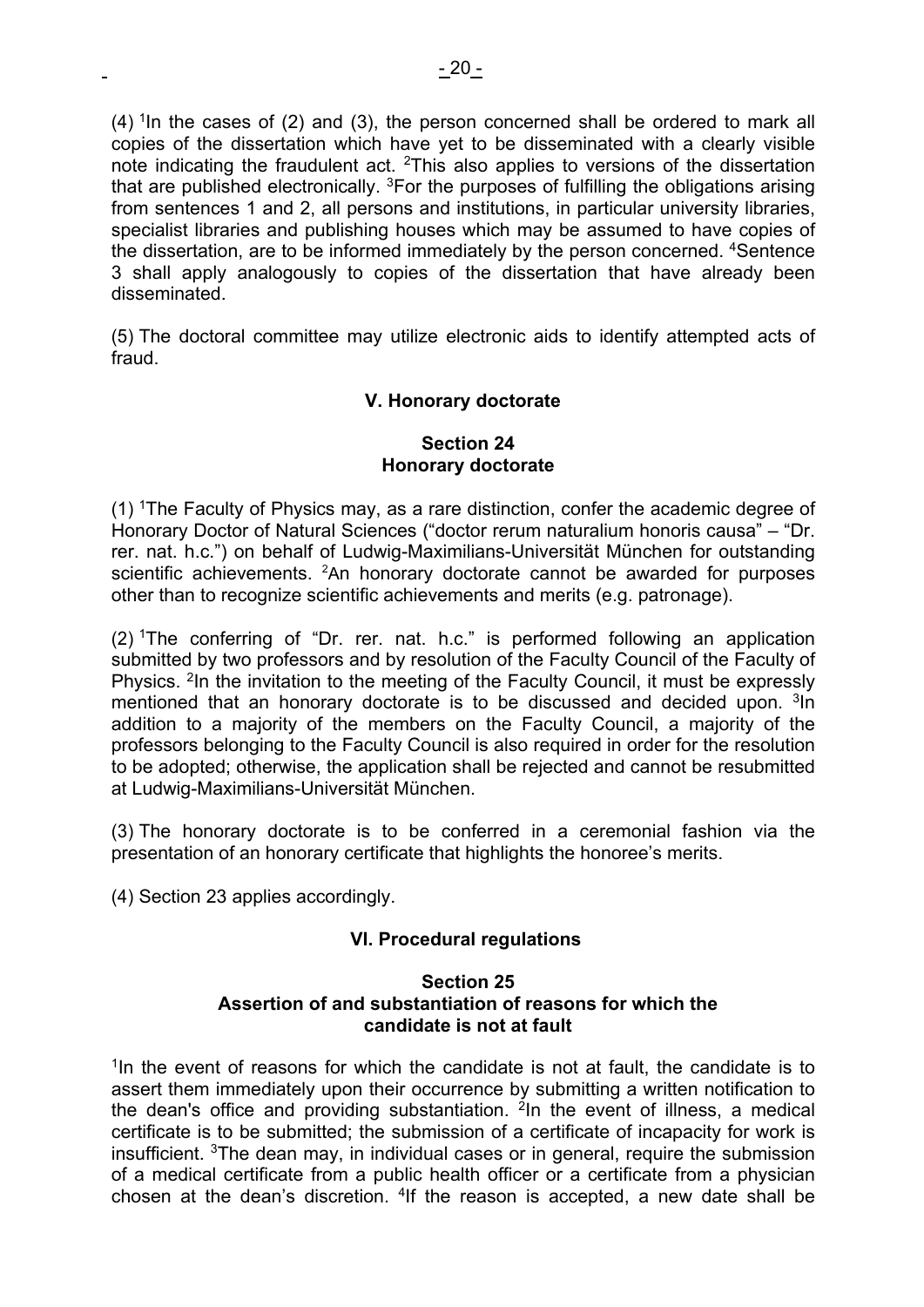scheduled. <sup>5</sup>In the case of examinations which can be split up into parts, existing examination results are to be credited.

### **Section 26 Crediting of competencies**

(1) 1Study periods, study and examination achievements completed or obtained in another degree program at Ludwig-Maximilians-Universität München or in degree programs at other state or state-recognized institutions of higher education in the Federal Republic of Germany, through successful participation in a distance learning unit as part of a degree program at a state or state-recognized institution of higher education in the Federal Republic of Germany, or in degree programs at foreign institutions of higher education are to be credited, unless there exist significant differences with regard to the competencies acquired (learning outcomes). <sup>2</sup>The same applies to periods of study, study and examination achievements completed or obtained at a state or state-recognized institution of higher education in Bavaria as part of other studies pursuant to Art. 56 (6) numbers 1 and 2 BayHSchG, in special programs offered in accordance with Art. 47 (3) sentence 1 BayHSchG or at the Virtual University of Bavaria (vhb).

(2) 1Competencies acquired as part of other further education studies in accordance with Art. 56 (6) number 3 BayHSchG or outside the higher education sector may be credited if they are equivalent. 2Competencies acquired outside the higher education sector may replace no more than half of the competences to be demonstrated.

 $(3)$  <sup>1</sup>If study or examination achievements are credited, the grades – insofar as the grading systems correspond – shall be adopted and used for the calculation of grades in accordance with these doctoral degree regulations. 2The grades transferred shall be indicated as such and the transfer noted.  $3$ If the grading systems do not correspond, the dean shall determine a grade for the study and examination achievements credited based on the grading levels pursuant to Section 14 (3), and shall do so in accordance with sentences 1 and 2. <sup>4</sup>Sentences 1 to 3 shall apply accordingly for the allocation of ECTS credits.

(4) 1Doctoral candidates must submit the documents required for the crediting procedure to the dean's office no later than by the end of the first semester after the start of the doctoral process if periods of study and study or examination achievements which were already completed before the start of the doctoral process are to be credited. 2For the crediting of periods of study and study and examination achievements completed after the start of the doctoral process, the documents must be submitted to the dean's office in the respective semester following their acquisition. 3Proof of periods of study to be credited are normally furnished by submitting the record of study from the university at which the period of study was completed. 4For the crediting of study and examination achievements, a confirmation from the respective university at which the study and examination achievements were obtained is to be submitted. This confirmation must contain the following information:

- 1. Which individual examinations (oral and/or written) were to be taken in which examination subjects as part of the overall examination,
- 2. Which examinations were actually taken,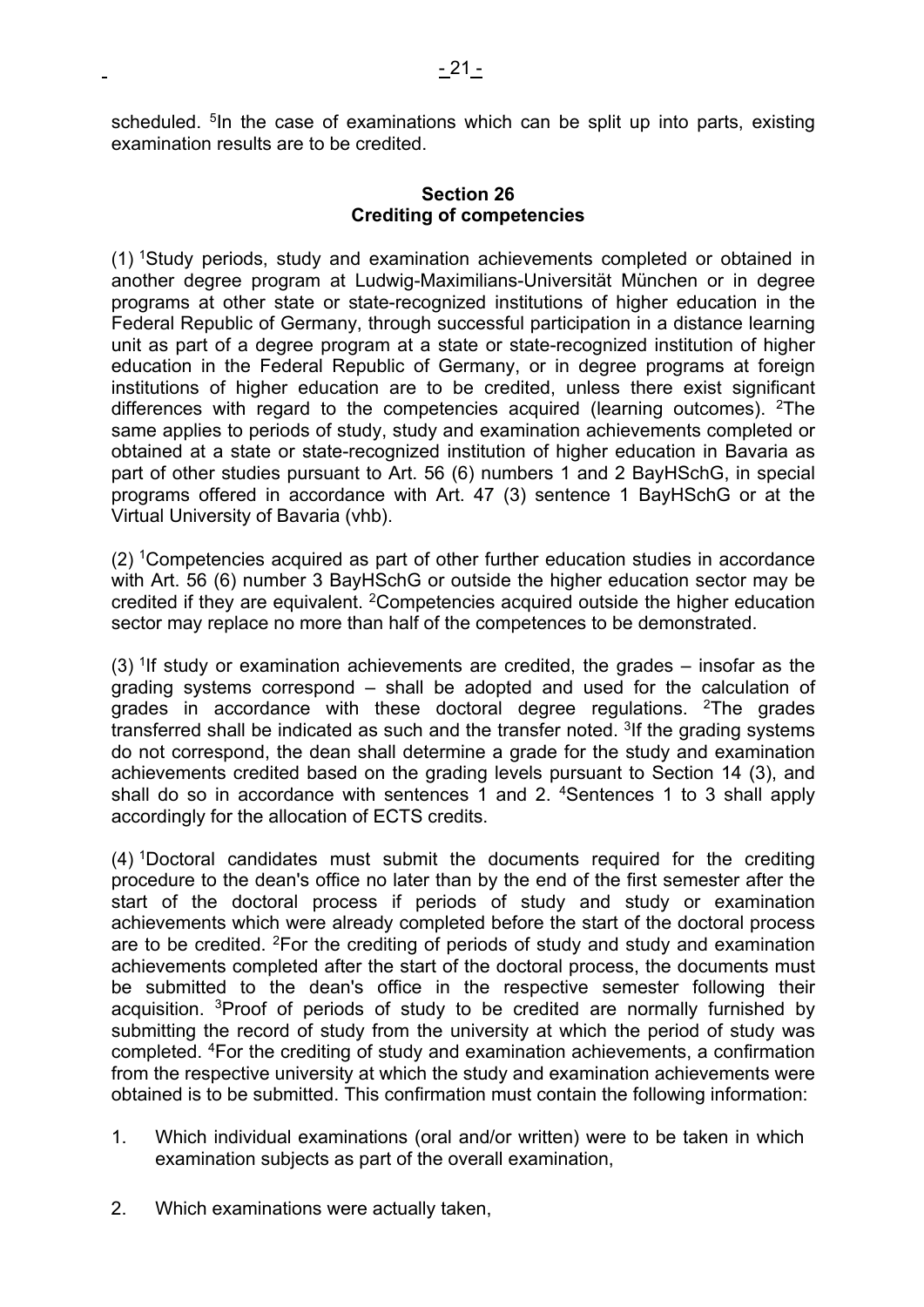- 3. An assessment of the study and examination achievements and where applicable, the subject grade,
- 4. The grading system on which the assessment is based,
- 5. In the case of degree programs with credit point systems: the number of credit points awarded for the individual courses in which the study and examination achievements to be credited were obtained, as well as the number of credit points required for successful completion of the degree program,
- 6. The scope of the individual courses in which the study and examination achievements to be credited were obtained, specified as the number of semester hours per week, and
- 7. Whether an overall examination has not been passed based on the existing results, or is deemed to have been failed as a result of other circumstances.

5Suitable evidence (certificates, documentation, etc.) will need to be submitted for the crediting of competencies acquired outside the higher education sector.

(5) Submission of a certified German translation may be required for certificates and documents which were not issued in German.

(6) The dean shall decide on the recognition of periods of study, study and examination achievements after considering the opinion of the relevant subject representative.

#### **Section 27**

### **Protective provisions under the Maternity Leave Act, the Federal Parental Allowance and Parental Leave Act, and the Period of Family Care Act**

(1) The assertion of the protective provisions in accordance with the Maternity Leave Act (Mutterschutzgesetz) in the respective prevailing version according to the deadlines of the Federal Parental Allowance and Parental Leave Act (Bundeselterngeld- und Elternzeitgesetz) in the respective prevailing version concerning parental leave as well as for the care of a close relative as defined in Section 7 (3) of the Period of Family Care Act (Pflegezeitgesetz) in the respective prevailing version who is in need of care as laid out in Section 14 and Section 15 of the Eleventh Book of the Social Code (SGB XI) in the respective prevailing version, shall be made possible.

 $(2)$  The faculty is to determine which courses, whose location, time and scheduling are defined in a binding fashion for students by the Ludwig-Maximilians-Universität München, are not compulsory for pregnant or breastfeeding doctoral candidates; the same shall apply to internships which are defined as being compulsory as part of a university's course of study. 2Doctoral candidates who are pregnant or breastfeeding should inform the dean's office of this as early as possible.  $3$ The dean, in consultation with the course director, shall immediately determine the concrete protective measures required in accordance with the event-independent risk assessment pursuant to sentence 1 and shall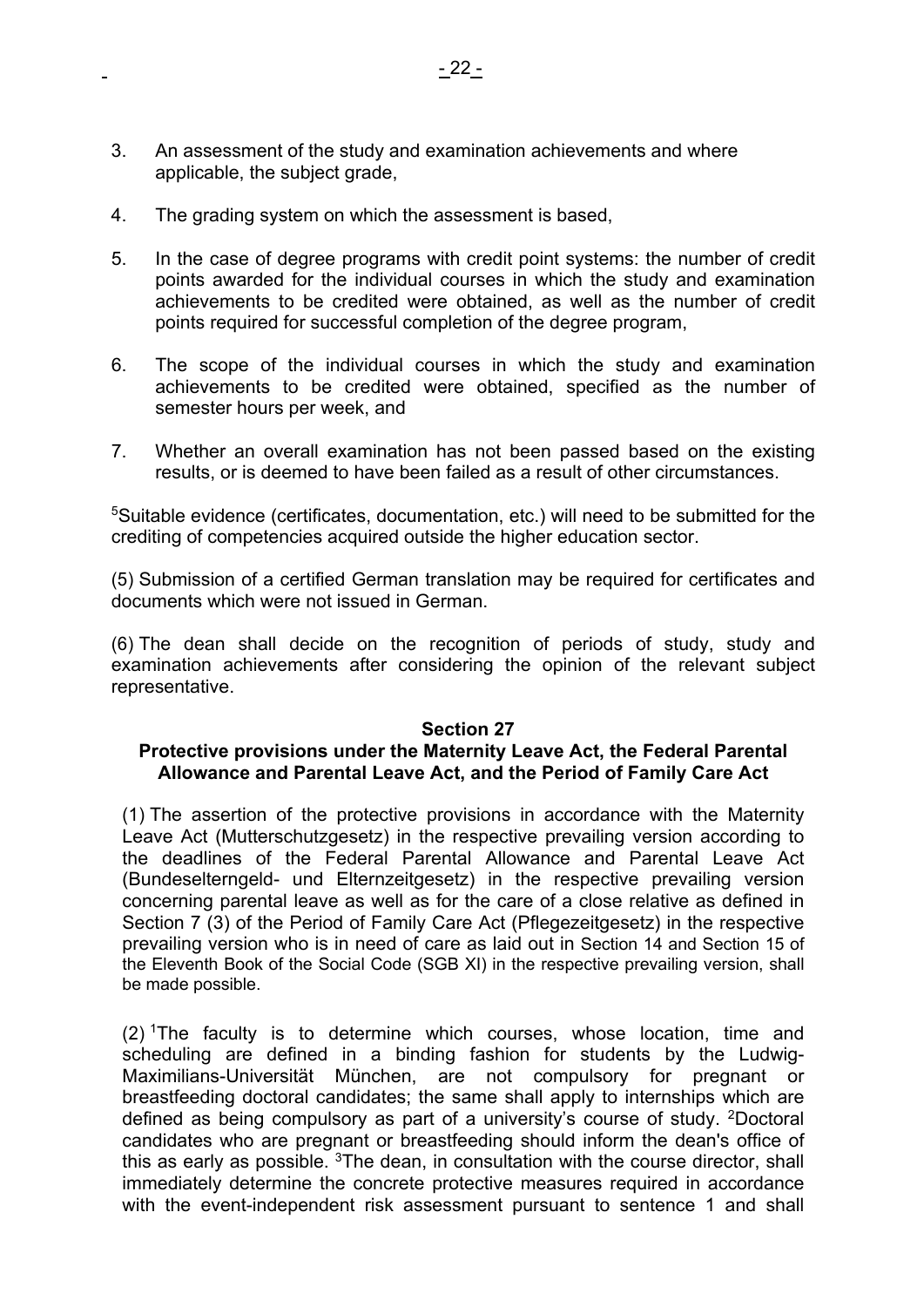inform the pregnant or breastfeeding doctoral candidate of this. <sup>4</sup>Simultaneously, the course director shall invite her to a meeting to discuss further adjustments to the study and examination conditions to meet the needs of the doctoral candidate during her pregnancy or breastfeeding. <sup>5</sup>Disadvantages due to pregnancy, childbirth or breastfeeding are to be avoided or compensated for. 6The general regulations on compensation for disadvantages remain unaffected. <sup>7</sup>Registration for an examination does not constitute an express declaration to waive the periods of protection, even if it is submitted after prior formal notification of the pregnancy or the period of breastfeeding in accordance with sentence 2.

#### **Section 28 Compensation for disadvantages**

(1) 1Severely disabled persons and persons with equal status (Section 2 (2) and (3) of the Social Code - Ninth Book - SGB IX in the respective prevailing version) shall, upon request, be granted an extension in the examination duration of up to one quarter of the normal examination period by the doctoral commission, depending on the severity of the proven examination disability. <sup>2</sup>In cases of particularly severe examination handicaps, the duration of the examination may be extended by up to one-half of the normal examination duration upon request. <sup>3</sup>In addition to, or as an alternative to an extension of the examination duration, other appropriate forms of compensation may be arranged.

(2) 1Other doctoral candidates who are significantly impaired from taking the examinations due to an identified, not merely temporary physical disability or chronic illness may be granted compensation for disadvantages in accordance with  $(1)$ . <sup>2</sup>In the case of temporary disabilities, other suitable measures may be taken.

(3) 1Applications for compensation for disadvantages must be submitted no later than when registering for an examination, or no later than one month before the respective examination. <sup>2</sup>The disability must be substantiated.  $3$ The dean may require that evidence for this be provided in the form of a medical certificate. <sup>4</sup>Section 25 sentences 2 and 3 apply accordingly.

### **Section 29 Inspection of examination records, retention periods**

(1) 1Within three months after completion of the doctoral examination, the doctoral candidate shall, upon submission of an application, be granted access to the reports and records relating to the doctoral examination at the dean's office of the Faculty of Physics within a reasonable period of time. <sup>2</sup>The dean's office may announce that, by way of derogation from sentence 1, such access will be granted at another location of Ludwig-Maximilians-Universität München; an announcement by the dean's office stating this other location published exclusively on the internet shall be deemed sufficient.

 $(2)$  <sup>1</sup>The full examination records including the dissertation shall be archived for a minimum of five years. <sup>2</sup>The basic file, which in particular contains a copy of the doctoral certificate, shall be retained indefinitely.  $3$ The records may be kept in electronic form.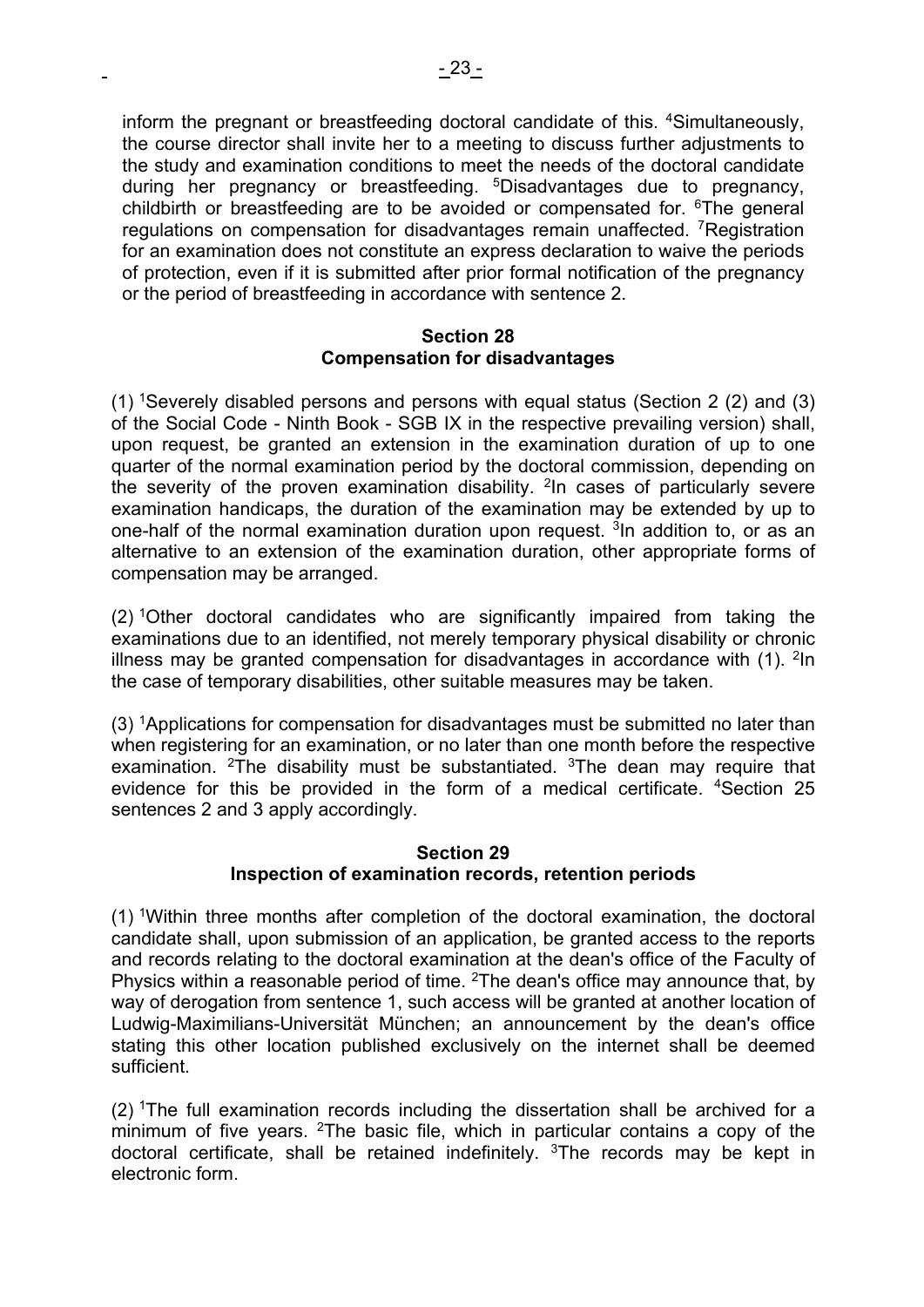## **Final Provisions**

#### **Section 30 Entry into force and transitional provisions**

(1) These statutes shall enter into force on January 1, 2020.

(2) Doctoral candidates who have already been admitted to doctoral studies after submitting a dissertation in accordance with the doctoral degree regulations of Ludwig-Maximilians-Universität München for the Faculty of Physics dated April 19, 1993 (KWMBI II p. 483 (Official Gazette of the Bavarian State Ministries of Education and Cultural Affairs and of Science and the Arts)), last amended by statutes dated November 24, 2003 (KWMBI II 2004 p. 932), shall complete their doctoral process in accordance with the doctoral degree regulations of Ludwig-Maximilians-Universität München for the Faculty of Physics dated April 19, 1993, in the respective prevailing version.

(3) 1Up until June 30, 2020 (cut-off date!), doctoral candidates whose dissertation topic stems from a subject according to Section 1 (4) may declare that they are already working or have worked on a dissertation as of January 1, 2020 based on the doctoral degree regulations of Ludwig-Maximilians-Universität München for the Faculty of Physics dated April 19, 1993 in the respective prevailing version, and that they wish to complete their doctoral process based on the doctoral degree regulations of Ludwig-Maximilians-Universität München for the Faculty of Physics dated April 19, 1993 in the respective prevailing version. 2This declaration in accordance with sentence 1 is irrevocable.

(4) 1Up until June 30, 2020 (cut-off date!), doctoral candidates whose dissertation topic stems from a subject according to Section 1 (4) may declare that they are already working or have worked on a dissertation as of January 1, 2020 based on the doctoral degree regulations of Ludwig-Maximilians-Universität München for the Faculty of Physics dated April 19, 1993 in the respective prevailing version, and that they wish to complete their doctoral process based on the doctoral degree regulations of Ludwig-Maximilians-Universität München for the Faculty of Physics dated  $\#$ . <sup>2</sup>The point in time since which the doctoral candidates have already been working on the dissertation is to be stated. <sup>3</sup>The declarations according to sentences 1 and 2 are irrevocable. 4If there exist sufficient indications that doctoral candidates have already been working on their dissertations for longer than declared according to sentences 1 and 2, the doctoral process shall be deemed to have begun correspondingly earlier on the basis of the doctoral degree regulations of Ludwig-Maximilians-Universität München for the Faculty of Physics dated #; supervision commitments and/or supervision agreements shall be deemed to have been entered into correspondingly earlier. <sup>5</sup>The deadlines are to be calculated accordingly.

(5) If no declaration is submitted pursuant to (3) nor pursuant to (4), (1) shall apply.

(6) From January 1, 2020 onwards, doctoral processes whose dissertation topic stems from a subject according to Section 1 (4), can no longer commence on the basis of the doctoral degree regulations of Ludwig-Maximilians-Universität München for the Faculty of Physics dated April 19, 1993, last amended by statutes dated November 24, 2003.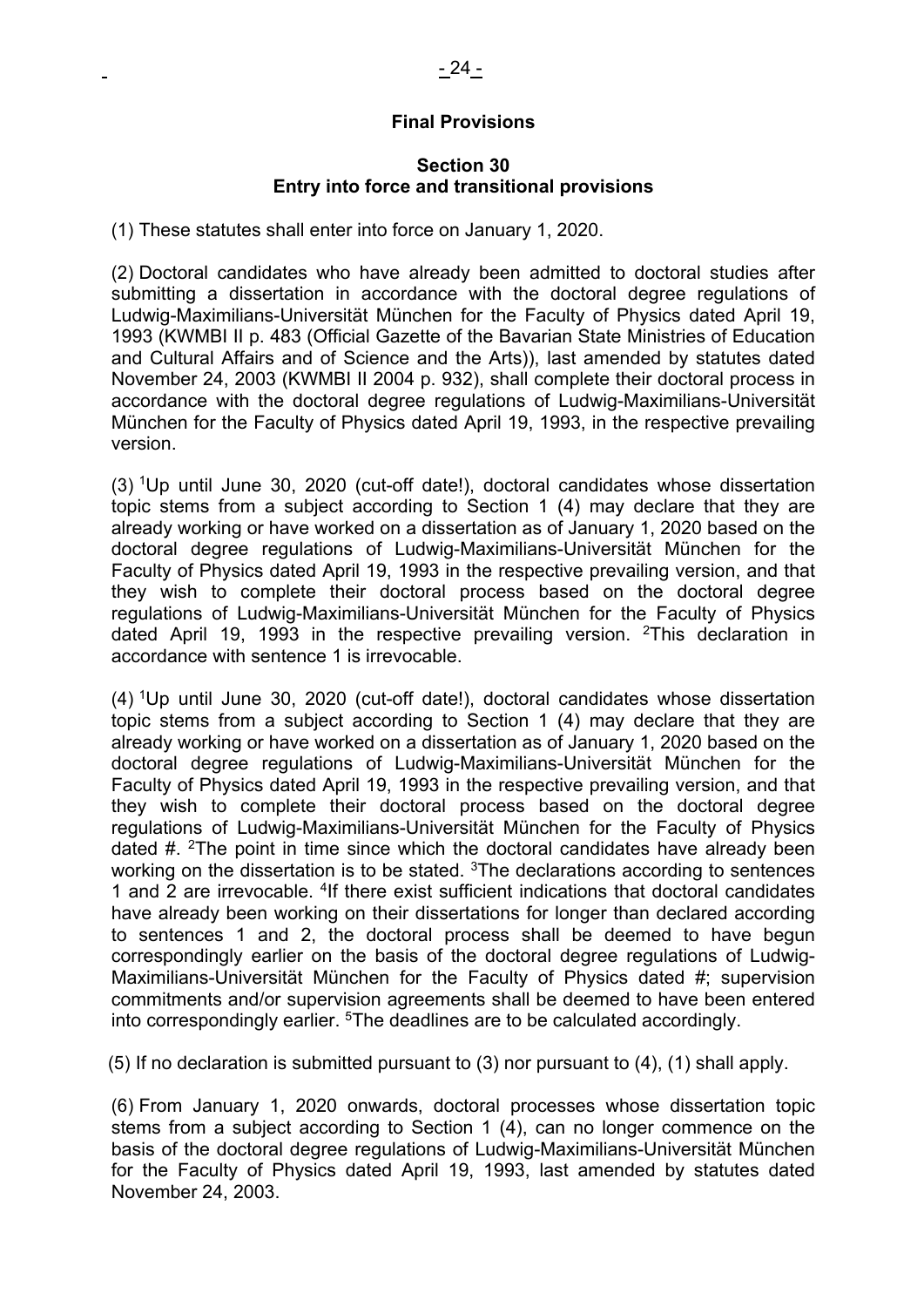#### **Annex Jointly conducted doctoral processes**

# **A. Doctoral processes conducted jointly with a foreign university/faculty**

I. A doctoral process conducted jointly with a foreign university/faculty requires that

1. An agreement on cross-border supervision (co-tutelle) of the doctorate is entered into with the foreign university/faculty,

2. The requirements for acceptance as a doctoral candidate, a supervision commitment, and the admission criteria are fulfilled both at the foreign university/faculty and, in accordance with Section 3 or 4 of these doctoral degree regulations, at the Faculty of Physics of Ludwig-Maximilians-Universität München, and

3. The doctoral candidate undertakes to use only one doctoral degree at a time, either that of Ludwig-Maximilians-Universität München or that of the foreign university/faculty, but not both concurrently.

II. <sup>1</sup>The agreement shall be entered into between the dean of the Faculty of Physics with the foreign university/faculty. <sup>2</sup>It is to be signed by the dean and the president or rector of the foreign university as well as by the Dean of the Faculty of Physics and the president of Ludwig-Maximilians-Universität München.

III. 1Upon completion of a joint doctoral process, the doctoral candidate will be awarded the doctoral degree of the foreign university/faculty and the degree of Doctor of Natural Sciences ("doctor rerum naturalium" = "Dr. rer. nat.") of Ludwig-Maximilians-Universität München. <sup>2</sup>The doctoral candidate will also receive a written notice confirming the joint supervision and which references the obligation set out in No. I. 3.

### **B. Doctoral process conducted jointly with a university of applied sciences**

I. A doctoral process carried out jointly with a university of applied sciences requires that a corresponding cooperation agreement exists and that the faculty council gives its approval.

II. A supervisor of equal standing may also be a full-time professor (Art. 62 (1) sentence 2 number 1 BayHSchG, Art. 2 (3) sentence 1, (1) sentence 1 number 1 BayHSchPG) from a university of applied sciences.

III. The doctoral certificate will contain a note that the academic degree was awarded within the framework of a joint doctoral process with the corresponding university of applied sciences.